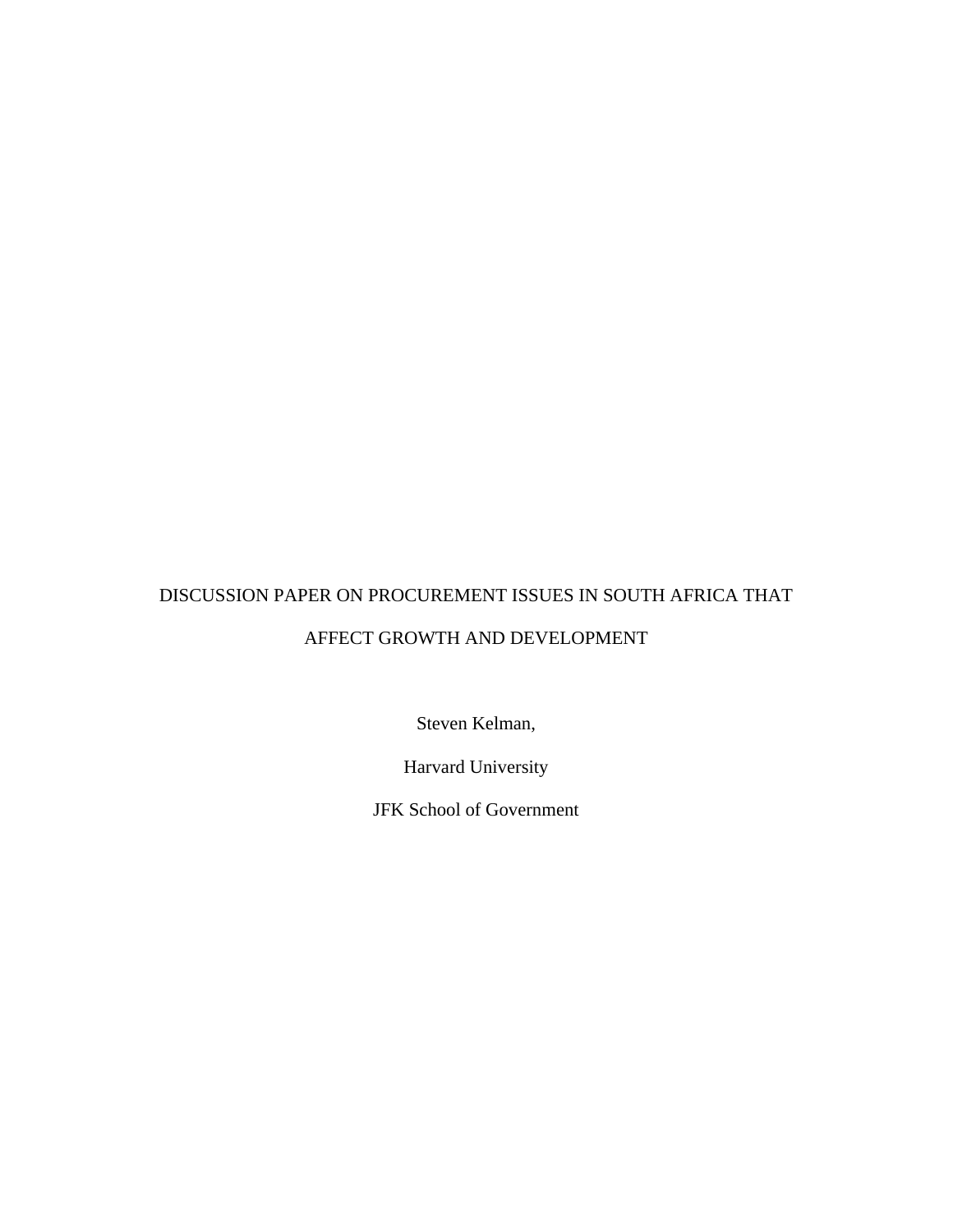The issues examined in this document, based on an initial briefing to Minister Manuel, are: (1) contracting for municipal infrastructure delivery, (2) public-private partnerships (PPP's), 3) large capex procurements in Transnet and Eskom, and 4) the DPE "Competitive Supplier Development Program."

This is more a consulting-type product than it is academic research, though in some areas, especially for thinking about the make-buy decision for local infrastructure projects and about some of the issues regarding PPP's ("public-private partnerships"), I rely on academic literature from transaction-cost economics and principal-agent theory analyzing these kinds of issues.

## 1. Municipal Government Contracting for Local Infrastructure Projects

Municipal governments are responsible for delivering water, wastewater and sewage treatment, electricity reticulation, local road, and housing projects that are central to improving the quality of life of disadvantaged people in South Africa.

ASGISA identifies municipal capacity as a constraint to growth. In a number of interviews, concern was expressed about significant problems in many municipalities with the delivery of these projects. The essential problem is the inability in low-capacity municipalities to establish requirements for what is being built, and to award and administer contracts. One senior official estimated in an interview that "about half of the municipalities probably can't do procurement." A non-government observer stated: "Too many consultants are getting away with murder in the municipalities because there's nobody to do quality control. Things are being built and falling down six months later."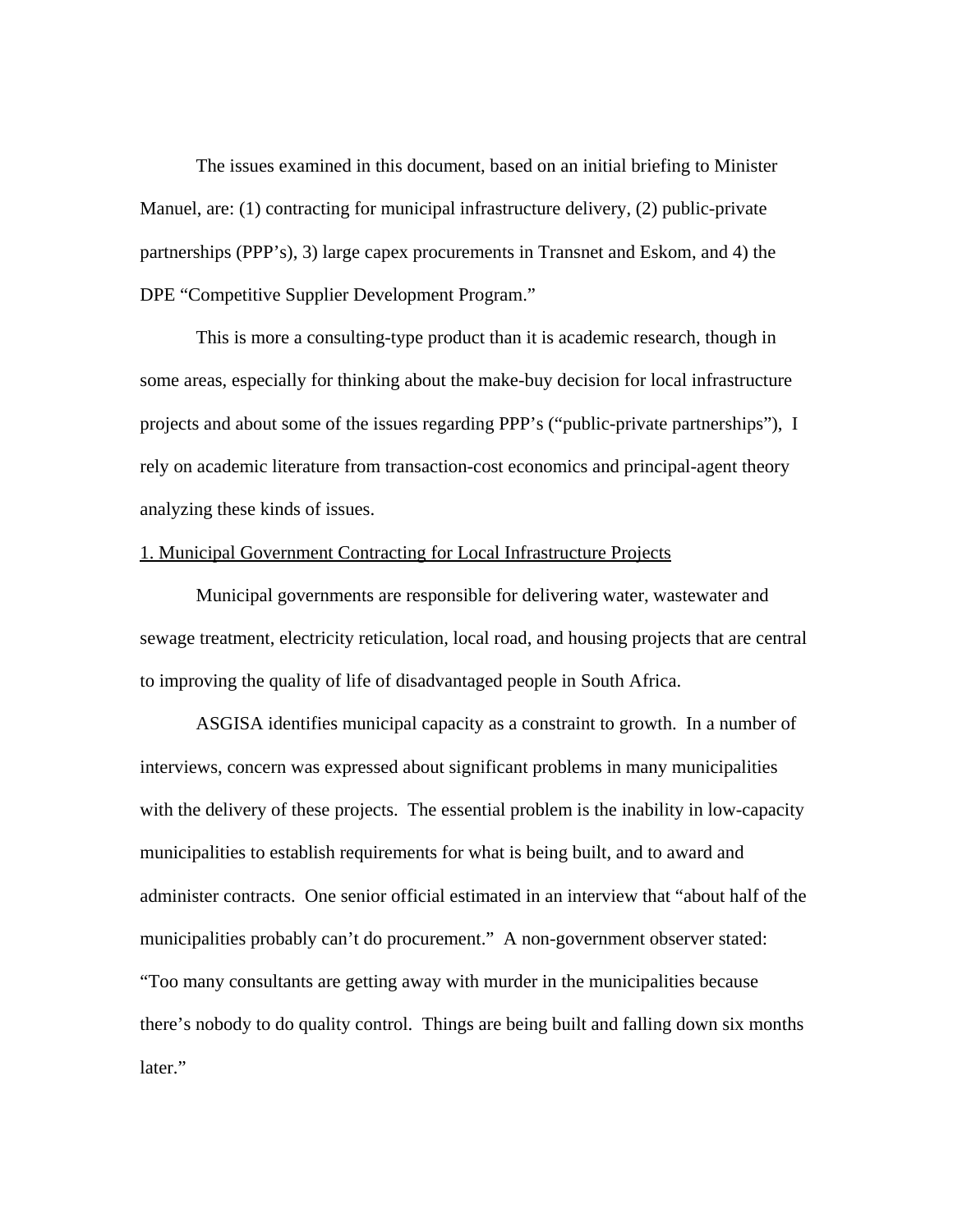I suggest a new approach. While continuing to give municipalities control over local infrastructure strategic decisions, it would recognize that low-capacity municipalities are probably incapable of organizing procurement and contract management for these projects. The proposal is as follows:

 (1) Municipalities would continue to receive municipal infrastructure grants, equitable share grants, and any other funds currently received from national government, and to determine their priorities for local infrastructure spending. Municipalities would continue to have responsibility for strategy.

(2) Municipalities rated by National Treasury as "poor" in terms of capacity would no longer be allowed to contract for delivery of these services. Instead, they would be required to use either a sector-specific national organization (e.g. National Roads Agency for roads, Department of Water and Forestry or Water Boards for water reticulation/sewage treatment, ESKOM for electricity reticulation, possibly the Department of Public Works for housing<sup>[1](#page-2-0)</sup>) or another national organization willing to provide the services in question (such as the Independent Development Trust, the National Roads Agency, which is willing to bundle other projects together with road projects, or possibly the Department of Public Works). These organizations would be paid by the municipality to run the requirements development (specifications), procurement, and contract management for these services, including repair/maintenance; the organizations might even deliver these projects themselves. Low-capacity

<span id="page-2-0"></span> $1$  For reasons of time, no discussions were held with DPW. Other sources also indicated their performance was generally poorer than that of the other national organizations discussed here. One would hope that there would be other organizations, such as the Independent Development Trust or even National Roads Agency, willing to become involved in municipal housing provision, to provide an alternate source to DPW; it is conceivable that housing provision for an entire municipality, or if feasible several, could be bundled as a PPP to provide another source of competition to DPW. One may also ask whether mediocre service from DPW would be better than the status quo, for low-capacity municipalities, in this area.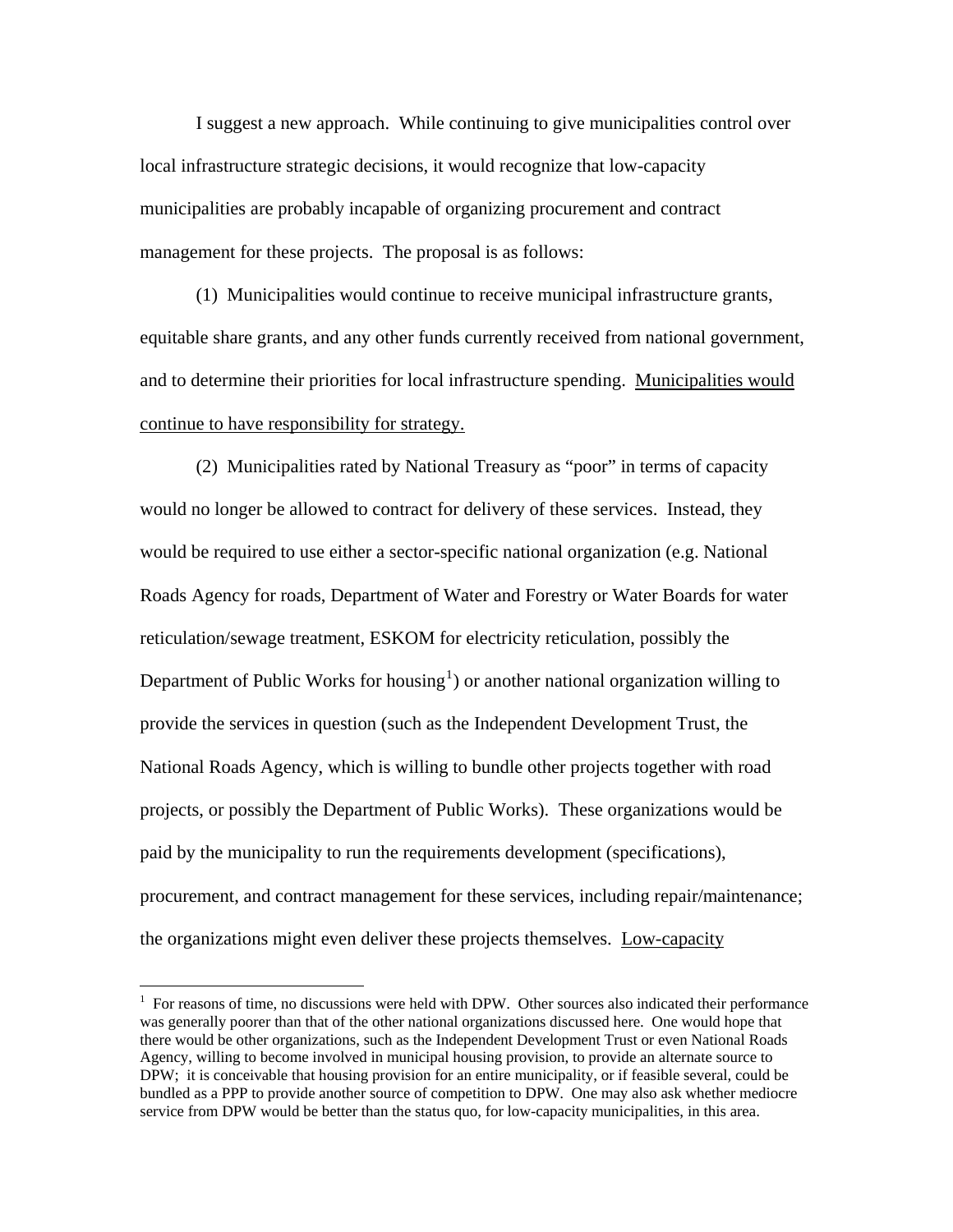municipalities would lose their freedom to organize delivery. Other municipalities could use these national entities if they chose to, but would not be required to do so.

(3) These entities would provide these procurement/contract management, or direct delivery, services at pre-established rates.

(4) These bodies would all be national public entities and thus entitled to hire staff (e.g. engineers) at market salaries, rather than being subject to civil service salary limitations.

The basic argument for contracting is that competition among vendors creates the high-powered incentives of the marketplace for lowering production costs and keeping up quality (vendors can make lots of money if they can successfully compete for business, and won't get business unless without keeping costs down and quality up). The basic argument against contracting is that contractors will do only what has been agreed to in a contract, and often even only that when carefully monitored, so, while it lowers production costs, contracting increases "transaction" costs (Williamson, 1985) -- the costs of negotiating, and renegotiating as time goes on, contracts; of potentially being taken advantage of as a customer during renegotiations; and of monitoring contractor performance). For these infrastructure projects, the most important transaction costs, given lack of capacity, are establishing appropriate contractual requirements (what should the infrastructure projects' performance and/or design specifications be) and monitoring performance (Alchian and Demsetz, 1972). In low-capacity municipalities, the mixture of the high-powered incentives of the marketplace with a lack of requirements and of monitoring is a recipe for theft. Buying these services from the outside can only work when procurement and contract management work well.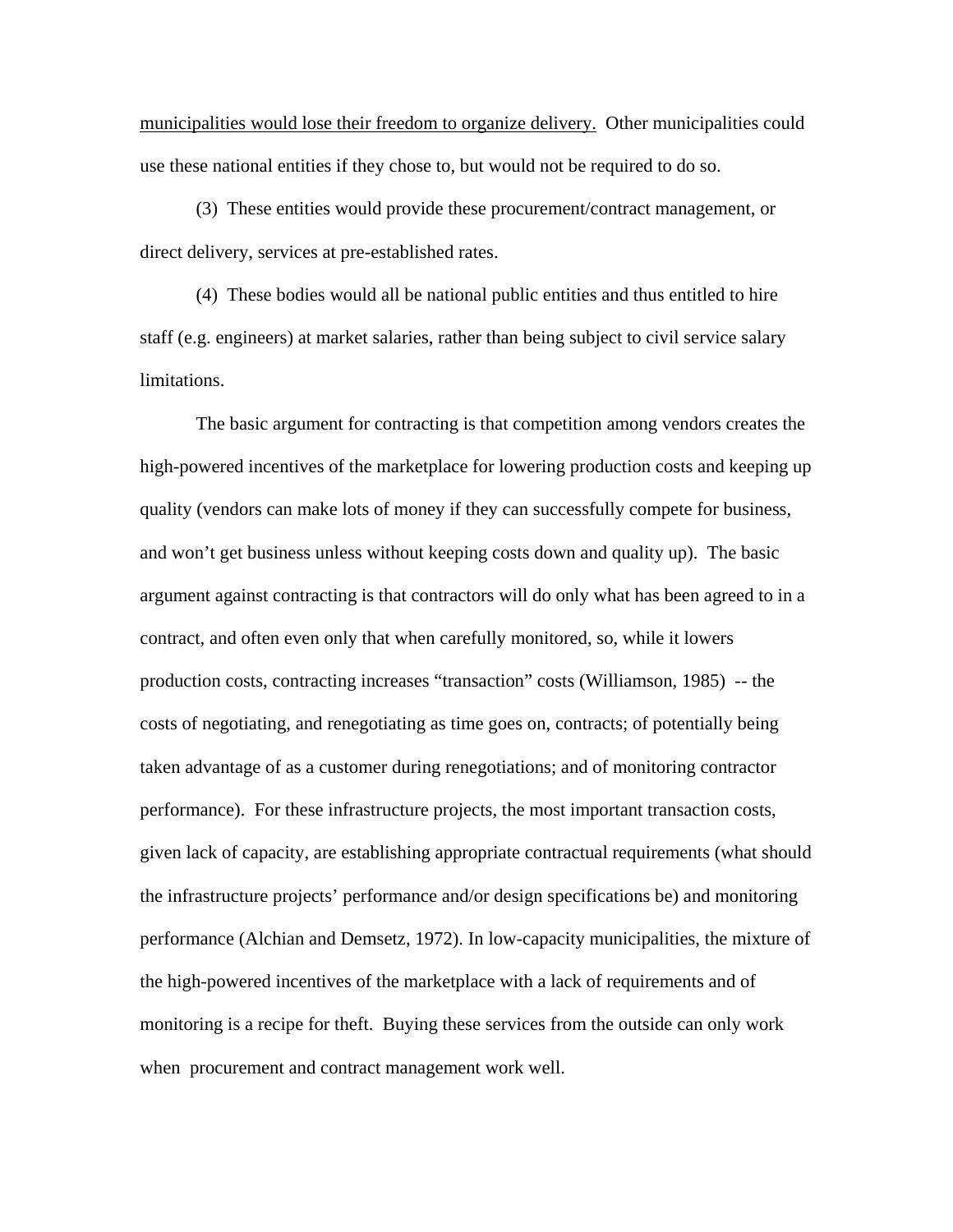A second argument for this approach is that it provides an incentive for poorcapacity municipalities to improve. Most municipalities would prefer to have complete control over the infrastructure delivery process, and poor-capacity municipalities could regain this autonomy by improving their capacity. In this sense, the approach bears similarity to the idea of "earned autonomy" frequently practiced in the U.K.

 Senior officials at ESKOM, the National Roads Agency, the Department of Water and Forestry, and the Independent Development Trust were interviewed regarding this proposal. All were sympathetic.

 The approach being suggested is basically like what already exists in terms of electricity reticulation to municipalities, where ESKOM is currently responsibility for delivery (but not strategic decisionmaking about priorities) in about 200 municipalities. In most of these cases, the municipalities for which ESKOM is responsible for electricity reticulation are not licensed by the national electricity regulator to reticulate electricity and therefore are required to work through ESKOM; some municipalities use ESKOM voluntarily – an arrangement like the one being recommended here. Based on requests from these municipalities, ESKOM takes responsibility for procuring local electricity network construction, while providing maintenance of these facilities using in-house staff. One National Treasury official interviewed stated that "overwhelmingly, the anecdotal evidence suggests that ESKOM does a better job [with local electricity installation] than do the municipalities [with local water provision]."

 ESKOM procures local network construction from BEE firms that already exist in every province. Projects are generally bundled to make provision of engineering support from the firms, and contract management by ESKOM, easier. Firms are required to use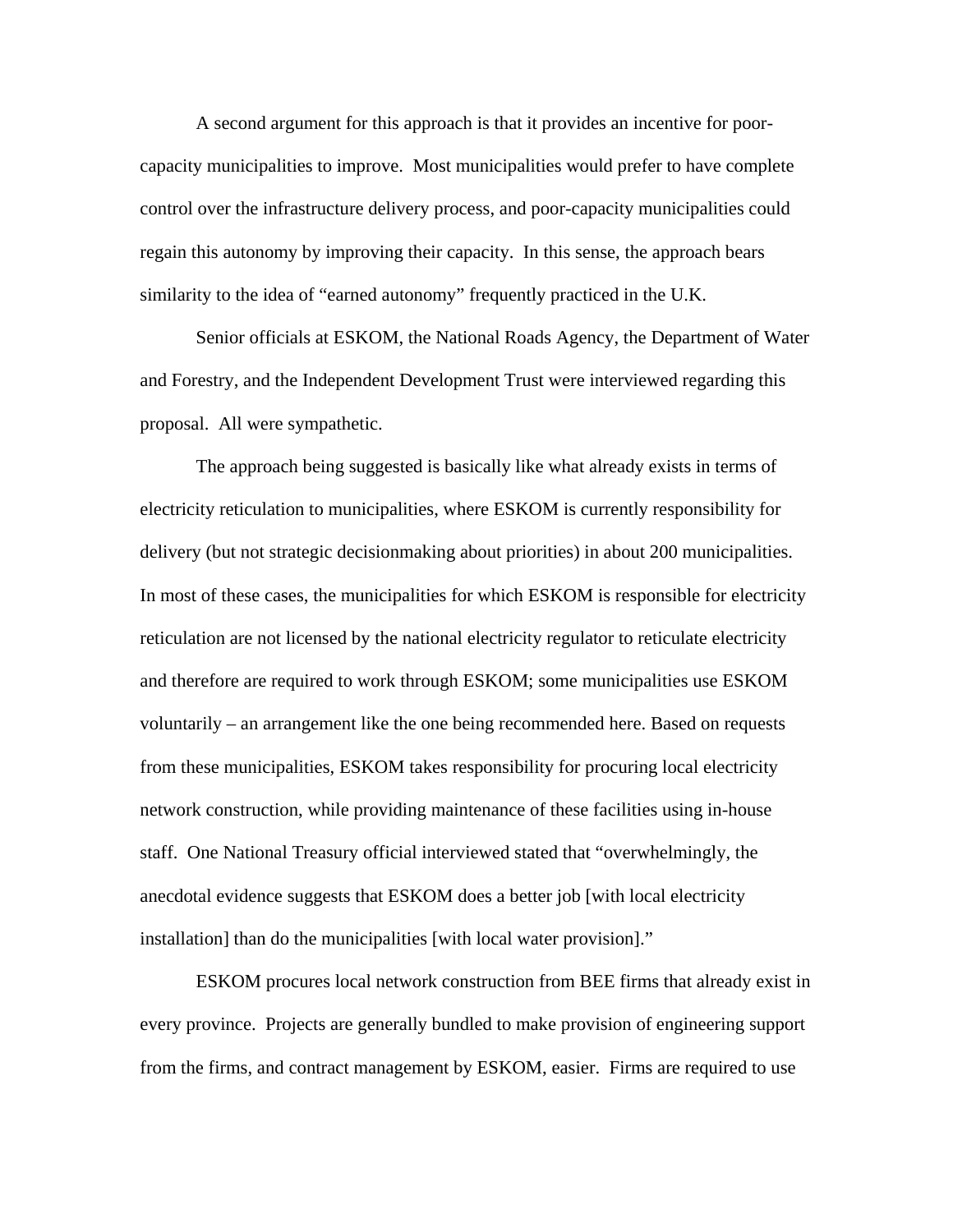mostly local (municipal) labor for construction work; they bring in project engineers from outside. ESKOM provides a project manager who supervises each group of projects; these project managers work at local ESKOM offices (of which there are a large number) and can travel to villages to check construction work. ESKOM reports they have not experienced problems with municipal officials trying to influence contractor selection.

 Maintenance of these facilities is done by ESKOM's engineering division, which has a large network around the country – ESKOM reports that an engineer in charge of maintenance of a local facility would never be more than 40 km from a village. ESKOM also has a customer service center that receives consumer complaints about service, which can drive maintenance activity. (Telephone contact is now feasible because of cellphone penetration into villages.) $2$ 

The National Roads Agency currently does a fair amount of provincial road construction work on a fee-for-service basis for some of the provinces, so they have experience in organizing third-party delivery. They have also done a very limited amount of work for rural municipalities. The organization procures road construction from private contractors; contract management (e.g. quality control) of these contracts is performed in-house, using engineers who are in-between other work for the organization rather than a specific corps of contract managers. The organization would be very willing to take responsibility for municipal road procurement for low-capacity municipalities, assuming they were paid for this and that there would be no local political

<span id="page-5-0"></span><sup>&</sup>lt;sup>2</sup> Some changes in organizational location for these activities may be possible with the rollout of the new RER's, but some version of this kind of provision is likely; it is also likely that construction of local electricity facilities will be almost complete by the time the RER's have been rolled out, though ongoing maintenance will still be an issue.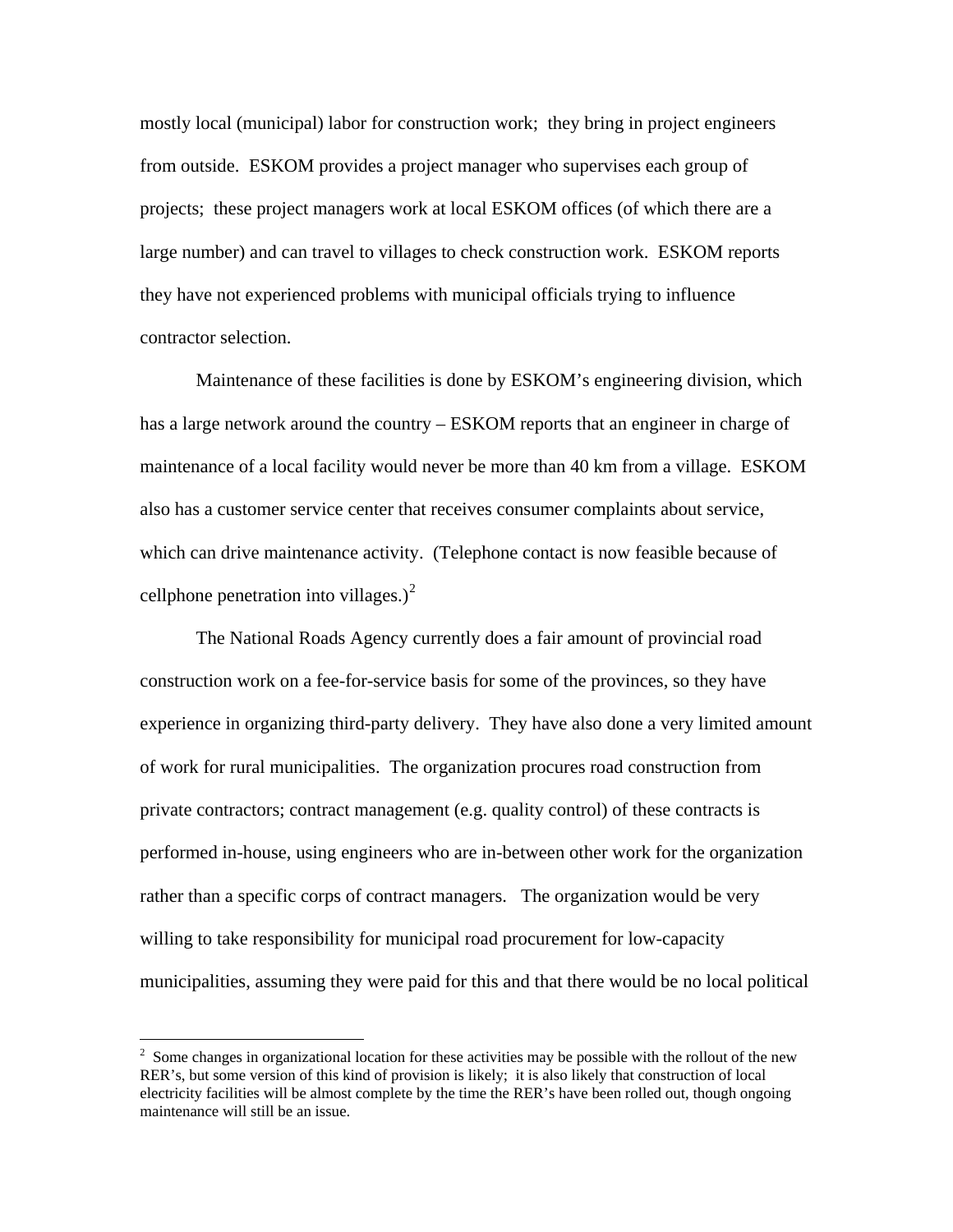interference with the procurement process. The National Road Agency currently employs engineers in their provincial offices, and do not believe they would have trouble getting engineers to go to rural areas to supervise projects; they believe this would be attractive work for young engineers, and they believe the organization is seen as an attractive place to work, so they believe they could hire additional engineers they would need for any new work for municipalities. They believe that bundling municipal roadbuilding requirements into PPP's might sometimes be appropriate. They also suggest taking responsibility for contracting for the maintenance of the municipal roads they procure. They currently use 250 small contractors to maintain roads, and have an existing capacity to train small businesses in road maintenance and to monitor the performance of such contractors. Finally, the National Road Agency would be willing to bundle municipal road projects with water/sewage projects and to take responsibility for procurement of these as packages.

A senior civil servant in the Department of Water and Forestry, suggested by the Minister, was interviewed about this issue. Between 1994 and 2001, when all municipalities were given control not only over strategic decisions about priorities but also over delivery, DWAF did some work, both in some municipalities and in provinces with weaker capacity, for delivery of local water projects. Like the National Roads Agency, they used mostly local labor. They also had engineers working out of provincial offices; however, unlike the National Roads Agency, they let contractors monitor their own work (not a wise idea), though they did have an in-house engineer acting as project manager and a management support contractor to provide supplementary services. Like the National Roads Agency, they grouped rural projects. The official believes that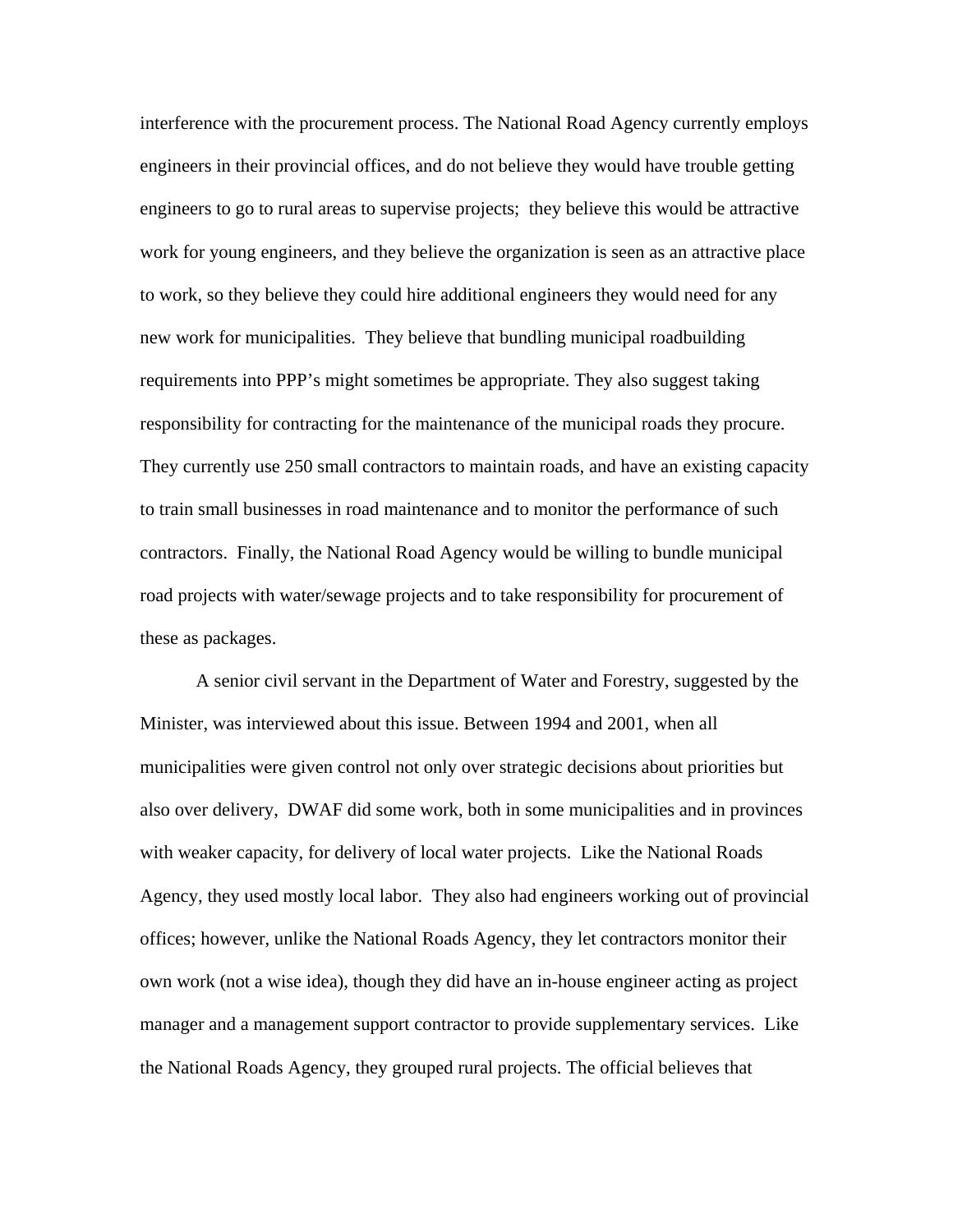operation and maintenance of these facilities could be conducted by Water Boards (though this might require a change in their statutory authority, and many municipalities are not connected to any Water Board for wholesale supply), another municipality with greater capacity, or by private operators. The official added that the organization would be able to contract for weekly water quality monitoring, receive monthly reports from the contractor, establish a toll-free telephone line for water quality complaints, and monitor these contracts. The official believes that sometimes there might be enough water projects at a municipal level so that, if bundled, they might be suitable for a PPP. The official interviewed stated that DWAF would look favorably on taking contracting responsibility for weak municipalities, though they would need to staff up to do this, since they haven't been doing anything like this for a few years. A recent National Treasury document on municipal infrastructure (2007: 12) noted that DWAF had presented this as an option for improving municipal water delivery. If this arrangement were pursued, a national public entity inside DWAF should probably be created to do so.

Another possible participant in these activities, particularly housing construction, might be the Industrial Development Trust (IDT), a public entity working on infrastructure development projects. Almost 90% of IDT's current portfolio is at the provincial level, consisting of school, hospital, and clinic construction. 40% of the Rand value of their portfolio, and 60% of their staff, is currently in the Eastern Cape. They bunch projects they work on into larger batches, to allow sharing contract management work across a number of projects, using a "cluster manager." The cluster manager moves to the local area while managing a contract. Like the other organizations contacted, they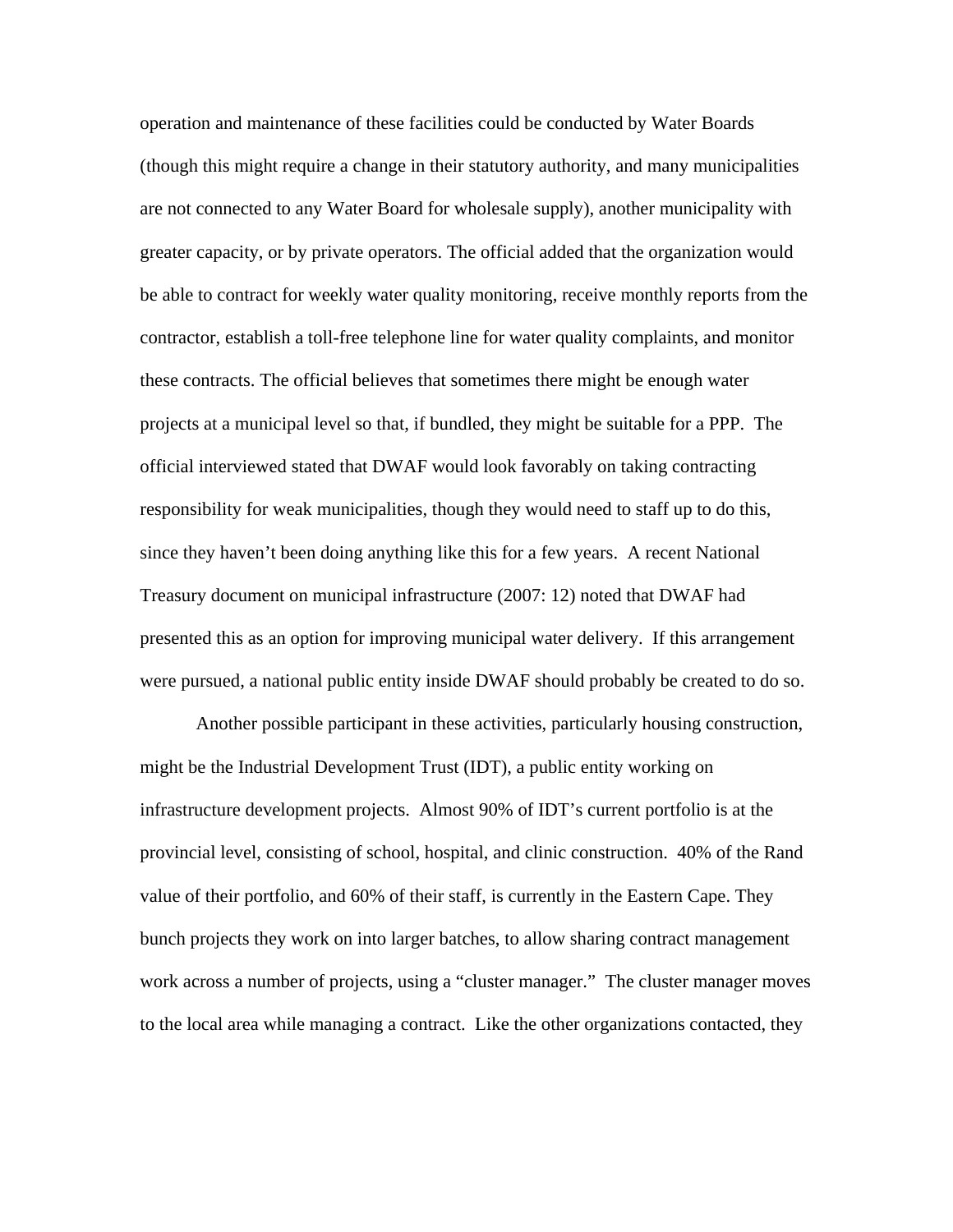overwhelmingly use local contractors and local employees, to whom they sometimes provide training. IDT does not take responsibility for contracting for maintenance.

Currently, IDT has no contracts with municipalities, though they have built a small number of rural hospitals for provinces. Their main concern in doing munipal projects would be that they be bundled so there were enough to allow efficient contract management.

The potential willingness of the National Roads Agency and the Independent Development Trust to take on projects outside of their narrow area may in some cases give municipalities a choice of national provider, adding an important element of contestability to the process that is likely to make the ministry providers such as Water and Forestry more responsive.

 The organizations performing these functions would need to be (in terms of legal status) "national public entities"<sup>[3](#page-8-0)</sup> so they have the freedom to take fees from municipal governments and the freedom to hire staff at market wages. The National Roads Agency and the Independent Development Trust already fall into this category; ESKOM is of course already a national business enterprise. The Public Finance Management Act gives National Treasury the authority to add an organization to the list of national public entities.

 Any policy change here will need to be sensitive to providing local jobs for infrastructure construction and maintenance. All of the organizations that might undertake procurement processes on behalf of municipalities, or even deliver sometimes these services themselves, made clear that they overwhelmingly use local labor actually to do the work, including training local people for maintenance/repair work; it is hard to

<span id="page-8-0"></span><sup>&</sup>lt;sup>3</sup> Or, alternatively, "national business enterprises."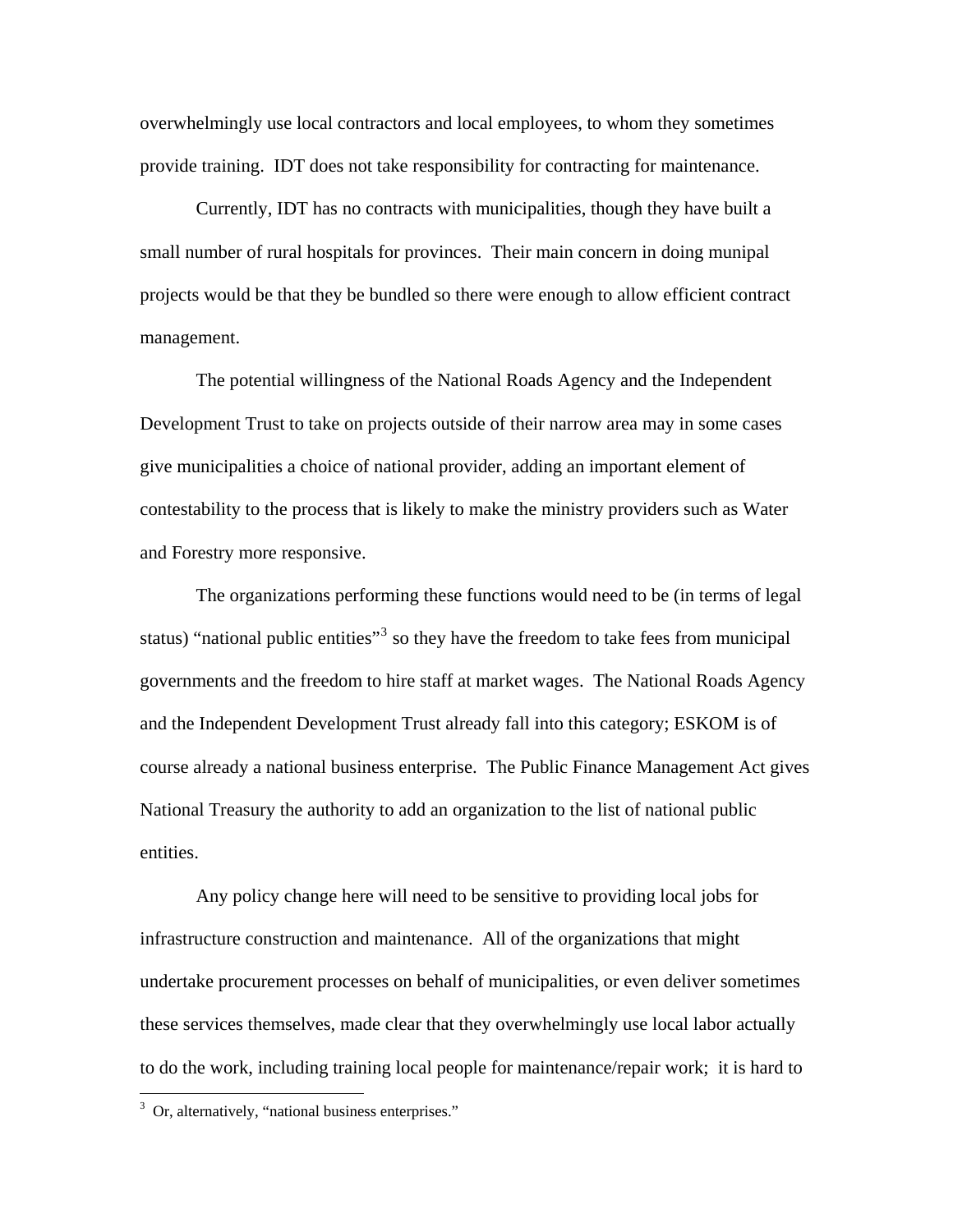imagine any other feasible way to deliver these projects. At least some of these organizations, such as the National Road Agency, have experience adopting their production processes to demands for high-labor, low-machinery content environments. However, the proposed arrangement would make it more difficult for local elected officials to direct jobs to friends or relatives, an outcome suggesting that municipalities would be hesitant to adopt this alterantive voluntarily,  $4$  but is also consistent with national law and policy.

No solution to local infrastructure problems will be perfect, or a quick fix. South Africa is very short of engineers – as of 2005, there was one civil engineer per 3166 population, compared to one per 311 in the U.K., one per 389 in the U.S., and one per 1341 in Singapore (South African Institution of Civil Engineering, 2007). National government agencies are unlikely to be models of efficient production. The proper standard against which to analyze the suggestion presented here, or some version of it, is not whether it will work perfectly or solve all problems – it won't! – but whether it is an improvement on the status quo.

### 2 "Public-Private Partnerships" (PPP's)

 $\overline{a}$ 

PPP's have been used in a number of countries – perhaps most prominently the U.K., where as of 2005 about 700 had been signed, and most were already operational – as a means to deliver and manage public infrastructure.

As of January 2007 there were 24 PPP's being implemented in South Africa, in areas such as prisons, hospitals, and roads, by the national government and provincial

<span id="page-9-0"></span><sup>&</sup>lt;sup>4</sup> A source in National Treasury suggested that poor-capacity municipalities are frequently unwilling to take engineering or other professional staff (often retirees brought back for temporary service) made available by the Development Bank of South Africa as part of municipal capacity-creation efforts, even though these people are provided for free.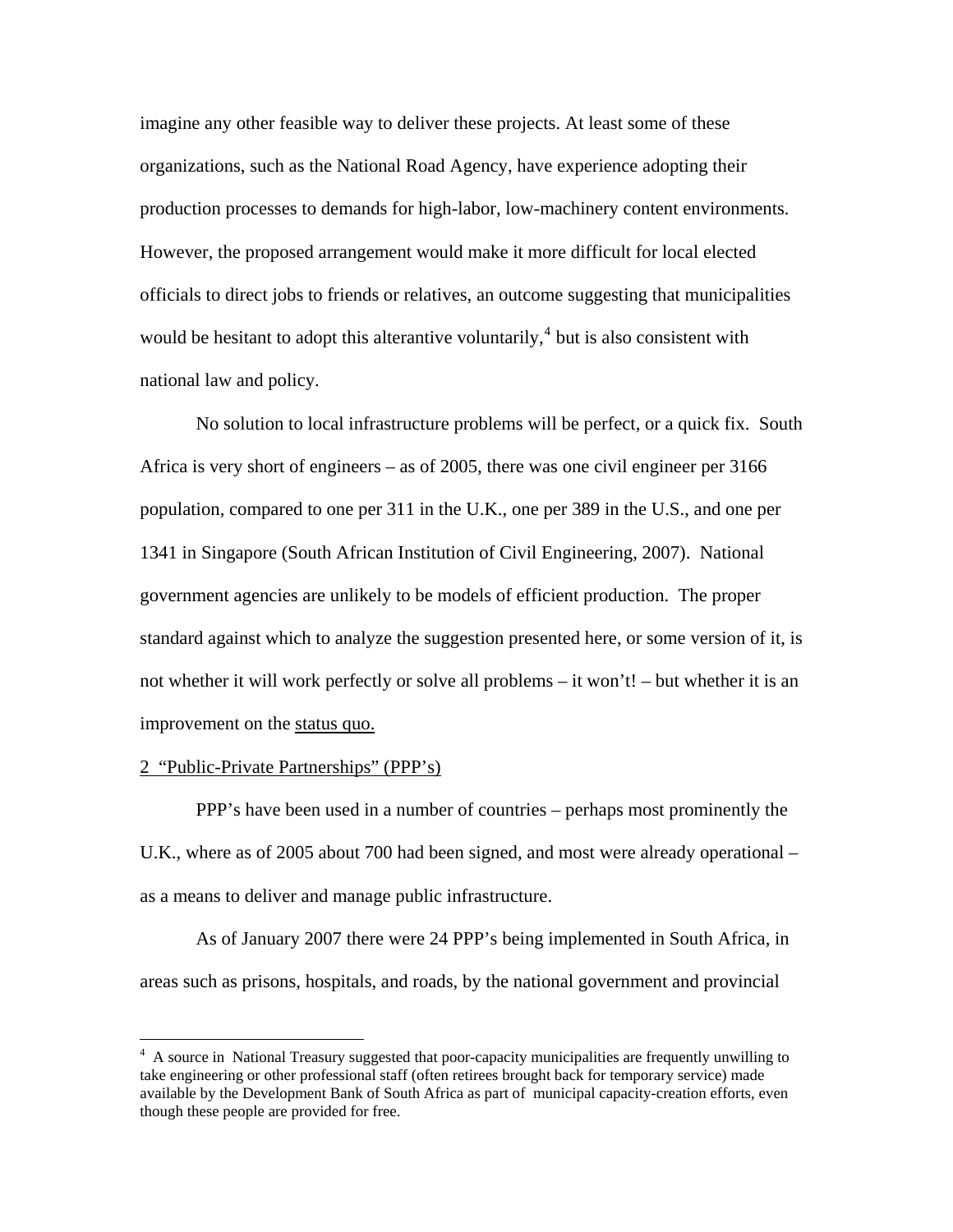governments. Additional PPP's, also in areas such as prisons, hospitals, and now also schools (a proposal from the Free State provincial government) are being considered. A PPP unit in National Treasury acts both as an overseer of PPP project requests from government departments and also as a source of technical assistance to departments on doing PPP's. I am inclined to believe that South Africa should make greater use of PPP's than it has done to date.

PPP's in many countries have often been chosen as a way for government to avoid lumpy capital investments and on-budget spending increases. The time that the first PPP's were done in South Africa in the late 1990's was a time of great fiscal discipline, creating incentives for off-budget spending. However, two fundamental facts about PPP's are, of course, that government can borrow at a lower interest rate than private firms, and that private firms must also make a profit on top of that, so simply avoiding on-budget spending is a bad argument for using PPP's. It is only through other countervailing advantages might PPP's provide the government with good value for money. There is currently a process for approving proposed PPP's that involves review of ministry documents by a unit within National Treasury, to check that PPP's make economic sense and are not merely a financing vehicle.

The most-commonly cited countervailing advantages of PPP's (Broadbent, Gill, and Laughlin, 2003) involve performance improvements resulting from PPP's - incentives for cost-savings and opportunities for risk-shifting to the private sector. This occurs most importantly during initial project construction, where the fact that PPP payments are tied to getting the PPP up and running have generally saved the government time and money compared with the record of conventional construction project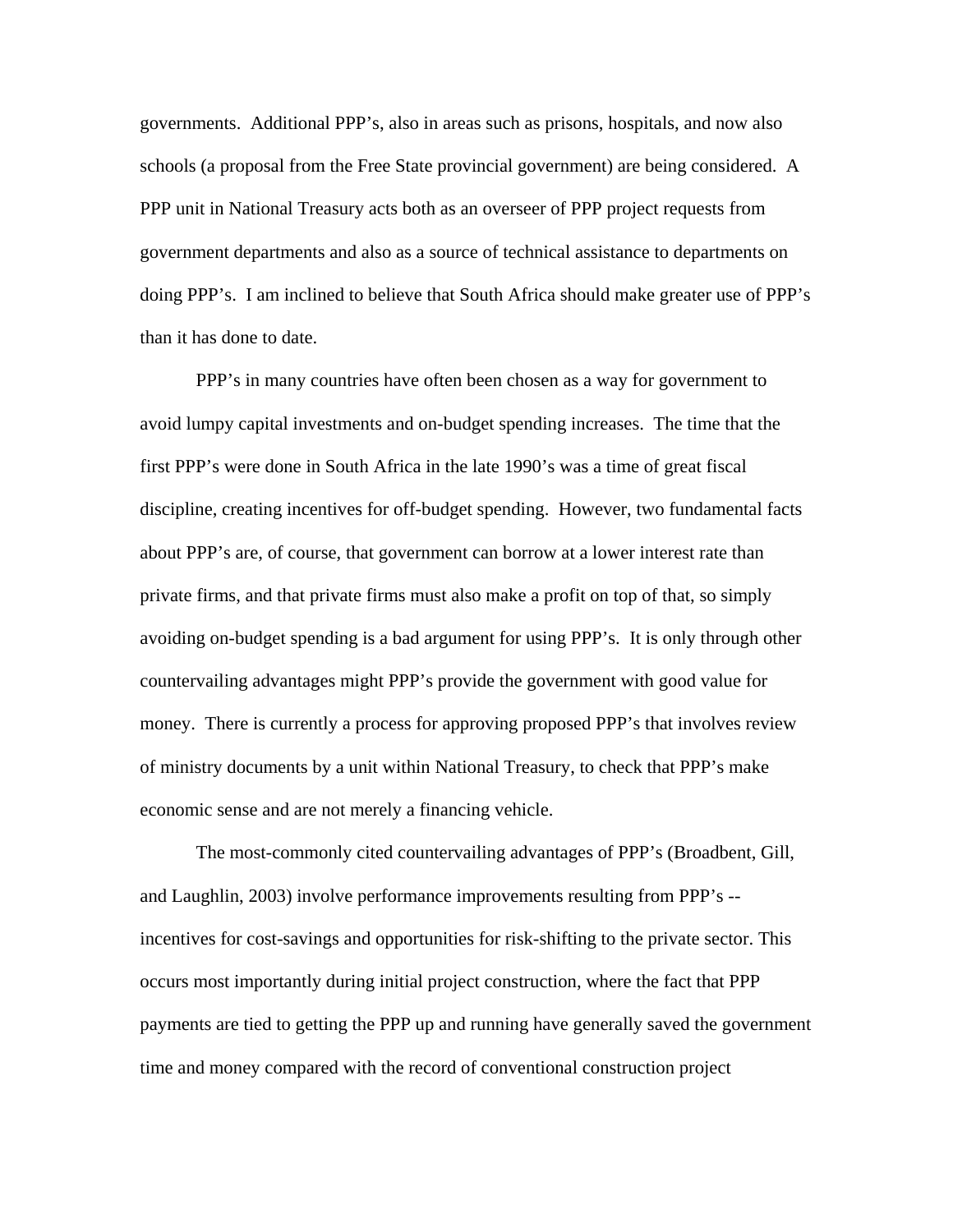procurements (Pollitt, 2005). In addition, giving the PPP responsibility for keeping an asset in proper working order provides incentives to design the asset initially so as to economize appropriately on future maintenance/repair costs, rather than designing a shoddy asset now that will create huge maintenance/repair costs later on.

In the South African context, there may be important additional reasons to consider PPP's.

(1) better quality: Some of those interviewed stated that quality standards in South African PPP hospitals and prisons are higher than for many government-run units. It may be the case that it is easier for the government to exert control over a PPP provider, bound by a legal contract, than over government organizations. This is counterintuitive (since one normally thinks one has greater control over one's own staff than over outside contractors) but certainly empirically possible situation, especially where there is no established tradition of performance management for government organizations. Alternatively, any higher quality may simply reflect higher contractual demands that in turn are reflected in higher vendor payments under PPP's than would be the case for conventional arrangements.<sup>[5](#page-11-0)</sup> Current PPP prison deals were signed before the government developed minimum standards for prisons (e.g. on overcrowding), and specify quality levels above those minimum standards; at the same time, the PPP prisons are successfully adhering to standards expressed in the contract, while many conventional prisons are not adhering to the government's own minimum standards. Given that it is likely that standards expressed in PPP tender documents are likely actually to be followed

<span id="page-11-0"></span><sup>&</sup>lt;sup>5</sup> A British study by Partnerships UK (2006) showed that in Britain, satisfaction with the operating performance of operational PPP's was generally very high (although unfortunately the report presented no comparison with satisfaction over the performance of government-run infrastructure built using traditional procurement.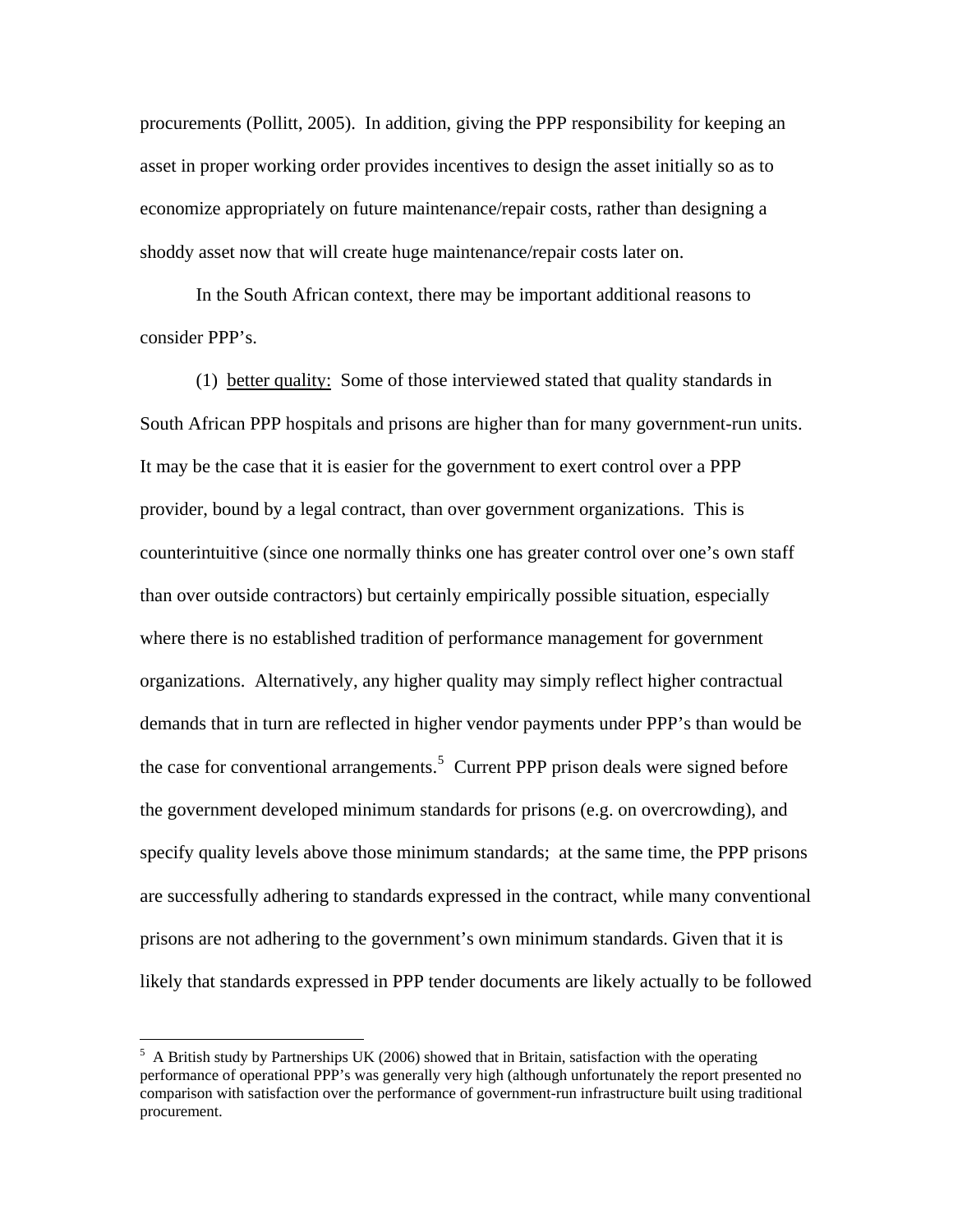by the concessionaire, one advantage of PPP's may be to inject realism into government service standards that might otherwise be expressed on paper as ideals but not actually applied in practice.

PPP ministry buildings also are considered by many to have been overspeced in terms of quality, but it is hard to see why there is some feature of the PPP itself that produces "excessive" quality (unless it is an off-budget status for the project that makes it seem artificially cheap, a question to be discussed below). Specs for the schools being aggregated into a possible PPP being considered by National Treasury are similar to specs for other schools. If the government desires to keep quality standards within bounds on PPP's, it would appear to have the ability to do so.

(2) pre-commitment on maintenance spending: It is always tempting in the out years of a project, especially during tight fiscal periods, to skimp on maintenance spending, holding it off for later, in ways that eventually ending up costing the government more money, as necessary maintenance is delayed until it becomes a crisis, and often more expensive (on a NPV basis) to do. A common psychological strategy under these circumstances is pre-commitment (a literary example frequently cited in the literature is Odysseus chaining himself to the mast of his ship lest he be tempted by the alluring but dangerous call of the Sirens) (Elster, 1984) – if one believes that one will later, in a moment of temptation, do something not in one's longterm interests, one may seek to pre-commit oneself, prior to temptation, so the tempting but dysfunctional option is unavailable later on. Since PPP contracts, signed at the beginning of a project, include maintenance commitments made by the provider and by the government (that are priced into PPP payments), PPP's provide a form of such pre-commitment.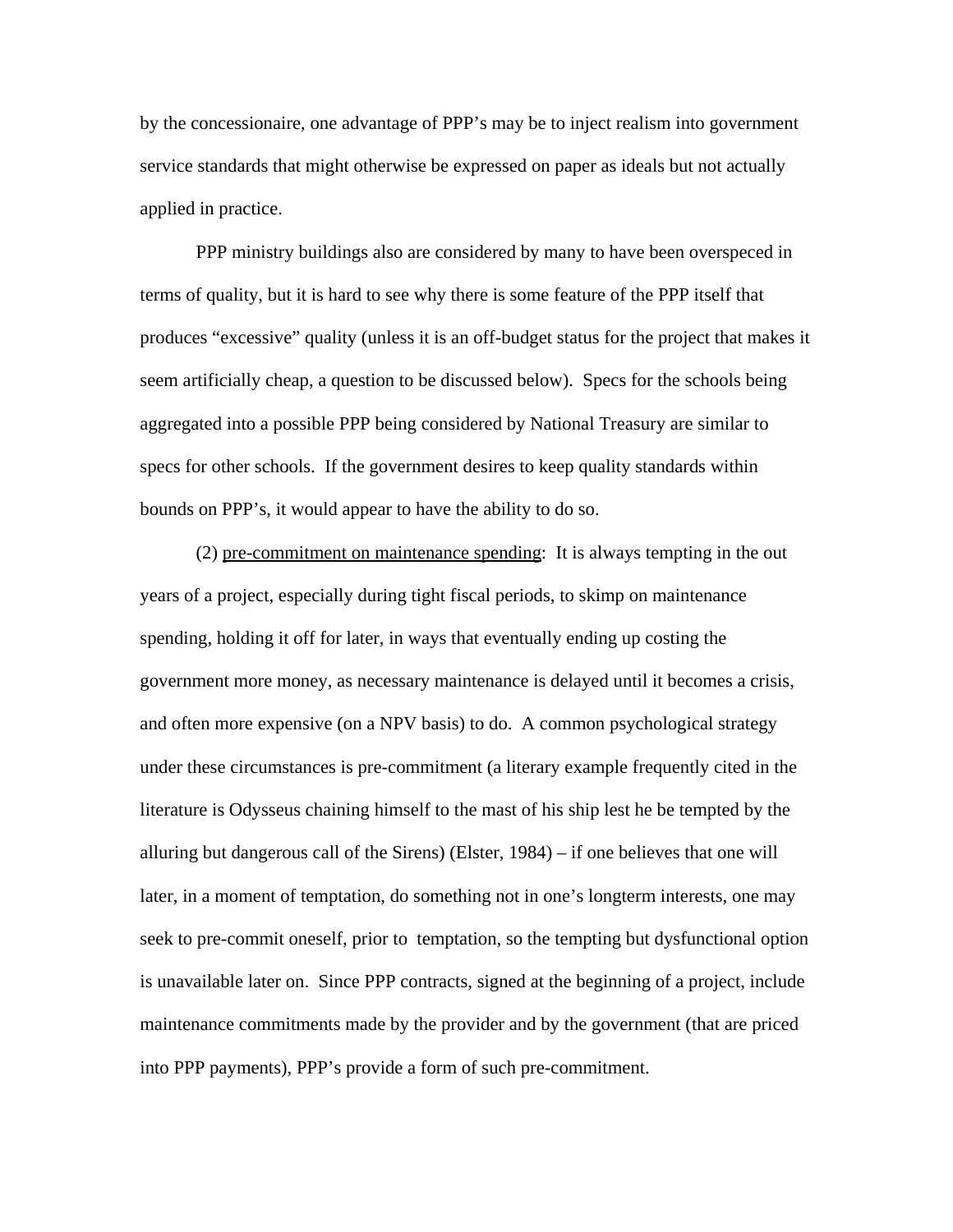(3) competition and discipline for traditional alternative approaches: By providing a contestability about supply/delivery decisions on government projects, PPP's provide an incentive for public bodies to improve their performance, lest more of their work be handed to PPP's.

(4) additional remedies against corruption: A standard feature of PPP contracts calls not only for termination of the contract if corruption is uncovered, but also the loss of the PPP firm's equity interest in the project. This adds an additional remedy for, and incentive against, corruption in the procurement process.

Among the considerations in deciding about whether to use, and if so how to design, PPP arrangements are the following:

(1) Risk allocation for PPP's should generally be structured so that the risk is assigned to the party in the best position to bear it (Corner, 2005). A practical rule of thumb is that risks the vendor is in a position to control should be allocated to the vendor, while those over which the vendor has little control should be allocated to the government. Examples of risks over which vendors have significant control include construction cost and schedule, and keeping the asset well-maintained. Examples of risks over which vendors have relatively little (or sometimes no) control are the level of demand for the service and changes in legislation that may affect the project (Corner, 2005; Evans and Bowman, 2005). Vendors managing highways have relatively little control over the level of road traffic, raising questions about putting vendors at risk for traffic growth assumptions through having a road PPP financed through user fees (tolls).

This issue has been extensively discussed in academic principal-agent theory regarding contract design, especially for employment contracts (Hart and Holmstrom,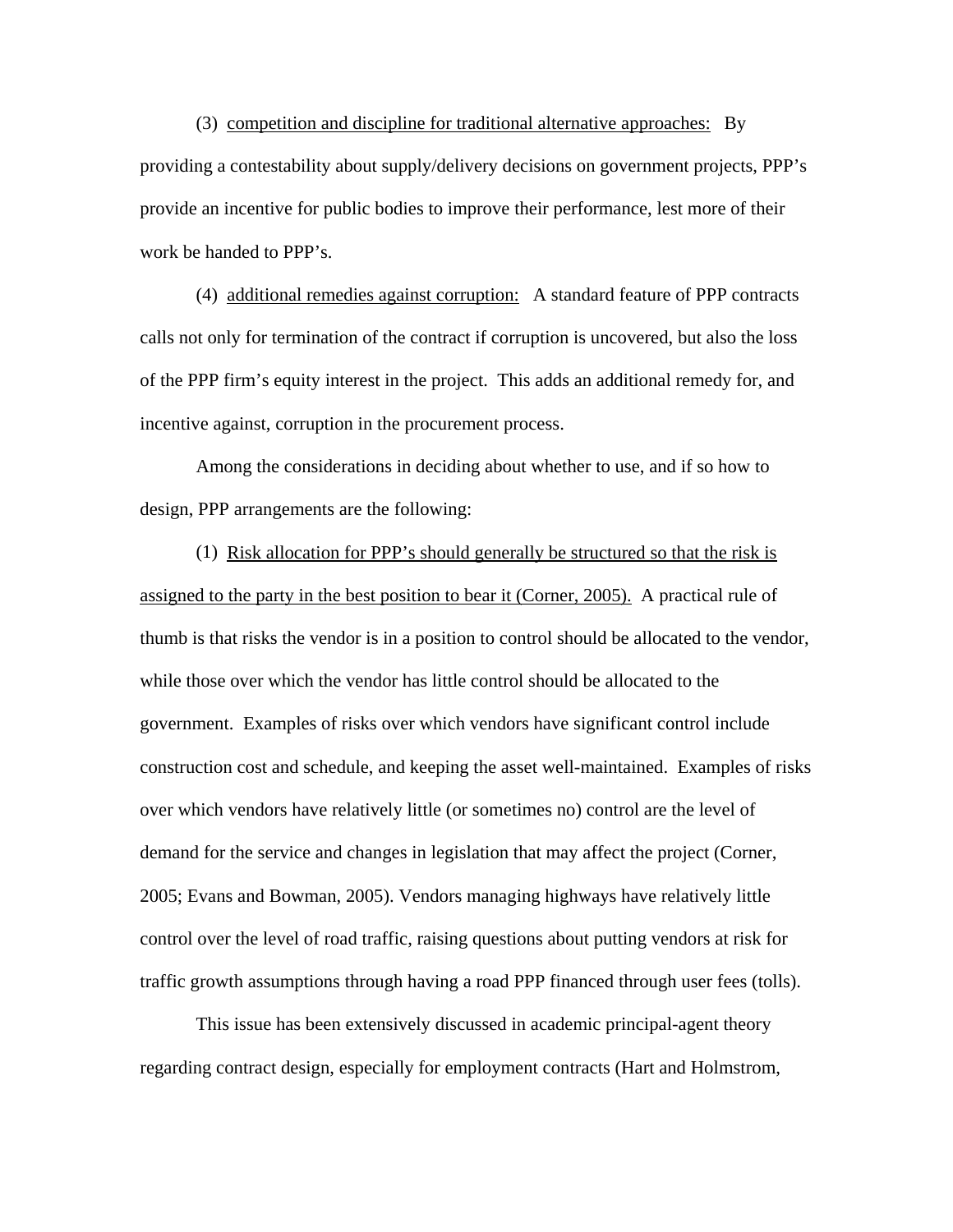1987). An agent asked to be held accountable for attaining a certain performance metric over which they have only partial control will demand a risk premium (i.e. insurance policy) for bearing that risk, the more so the more the agent is risk-averse. In principalagent theory, the principal will often be hesitant to pay this premium, especially since the principal, as a larger entity, is likely to be risk-neutral rather than risk-averse. The presence of risk not under agent control thus places limits, or costs, on the effort of principals to incentivize agents to produce.

This analysis suggests several policy conclusions. One is that the vendor's revenue stream should not begin until the project is up-and-running, to provide the proper incentive for rapid project completion (Evans and Bowman, 2005). The second is that government should consider alternatives to the Build-Own-Operate-Transfer model for PPP's, where revenues to the vendor are generated all or mostly by user charges (e.g. highway tolls) in situations where much of the usage risk is outside the vendor's control. One alternative in these circumstances is the Design-Build-Finance-Operate model, where the vendor acts as a concessionaire, receiving usage payments mostly or all from the government (Evans and Bowman, 2005). Another alternative is not giving PPP's any responsibility for direct service delivery at all (e.g. not involving the PPP in providing hospital care, as opposed to hospital construction/maintenance, if in the former payment would be based on the number of patients treated.

Another risk from long PPP contracts is that demand for the asset will significantly diminish over time, due to population shifts or technology changes. In the Free State school construction/maintenance PPP currently being considered by Treasury,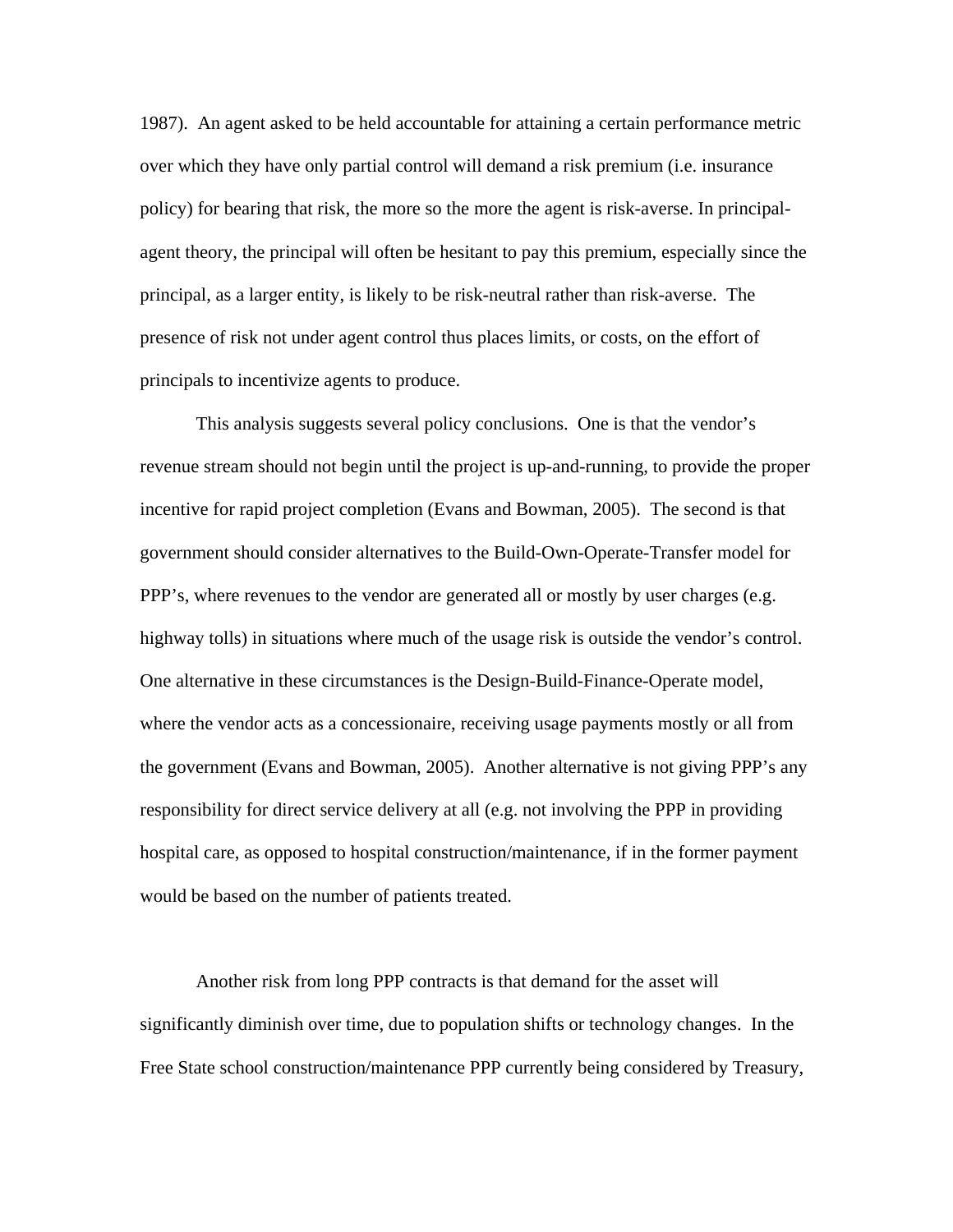a policy response to this has been to include schools in highly populated townships rather than remote rural areas, on the grounds that demographic shifts over a 15-year period are likely to be greater in the latter than the former. This risk also argues for looking for opportunities to shorten the length of PPP contracts, consistent with proper maintenance/repair incentives.

(2) Since cost savings PPP's generate typically occur in the early years of a project (due to fewer cost overruns in construction), while payments to PPP vendors go on for many years, the choice of discount rate for the future payments makes a big difference for whether these projects are judged to be economically advantageous for the government. Often, very small changes in the discount rate make a PPP either economically advantageous or not (Broadbent, Gill, and Laughlin, 2003). National Treasury currently has no overall rule prescribing a discount rate; it would generally seem appropriate that the discount rate be equivalent to the yield on South African government bonds with a maturity corresponding to the length of the PPP project.

(3) The attractiveness of PPP's is affected by whether and how they are placed on-budget. Advantages and disadvantages of using PPP's from a budget accounting perspective, independent of an economic perspective, should not influence the choice of PPP's versus other infrastructure methods. Keeping PPP's off-budget makes them appear artificially attractive. Comparing, on budget, the annual payment (which may occur over 15-30 years) on a PPP with the total capital cost of a conventional procurement also makes PPP's appear artificially attractive. Comparing

(4) PPP's need service level agreements or other performance measures (and, where appropriate in construction, design requirements) in the contract. Otherwise,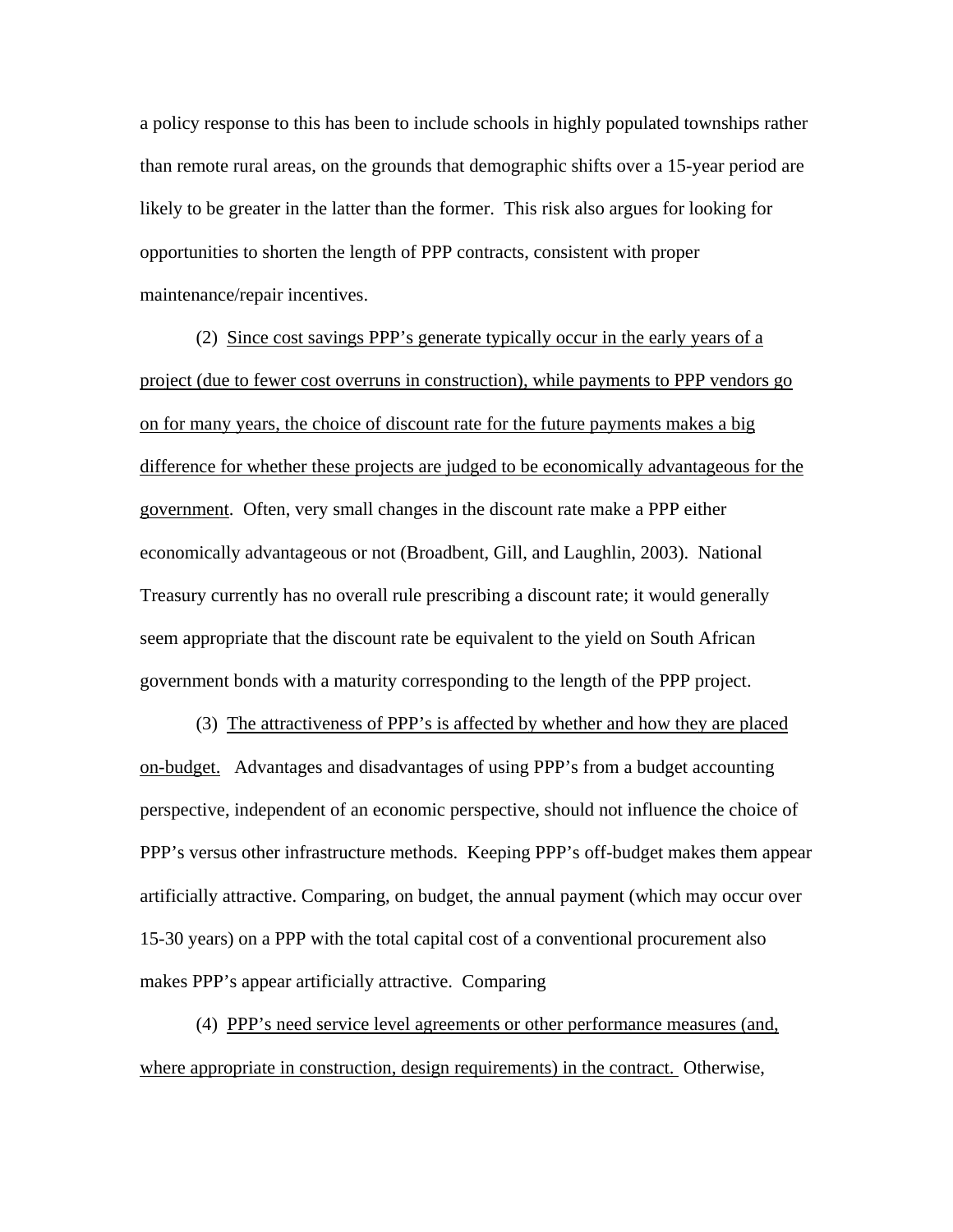vendors can achieve speedy, inexpensive project delivery by producing a project that is shoddy or that performs poorly. The experience in the U.K.(Partnerships UK, 2006: 25) has been that the quality of contractual performance specifications has improved over time, suggesting that learning has been taking place about what constitutes good performance specifications. There is evidence that at least some South African PPP's are taking seriously the implementation issues involved in monitoring maintenance and upkeep on projects. The Free State schools PPP currently under consideration envisions school principals taking on a complaint function, via an independently monitored help desk, when their school has not been properly maintained, which is a good way to use existing capacity for maintenance monitoring. This PPP also includes provisions for the concessionaire to train local people, in the areas where the schools will be located to do maintenance and repair, which is positive from a local job-creation perspective but also avoids having to send roving maintenance employees into various townships.

(5) As with other kinds of contracts, competition prior to award of a PPP is necessary if the government is to get a good deal. Regarding the early PPP prison contracts in South Africa, generally regarded as overpriced, a private-sector banker supportive of PPP's stated that "the government didn't keep the competitive tension long enough" and started one-on-one negotiations with one of the bidders "too soon," before receiving a round of improved offers from the original bidders. (It was in response to this experience that the National Treasury oversight unit on PPP's was formed in 2000.)

(6) These are very complex contracts to negotiate. It will be easy for government to be exploited if it lacks high-quality (and generally high-priced!) banking and financial expertise on its side of the transaction. Currently, the government does hire a team of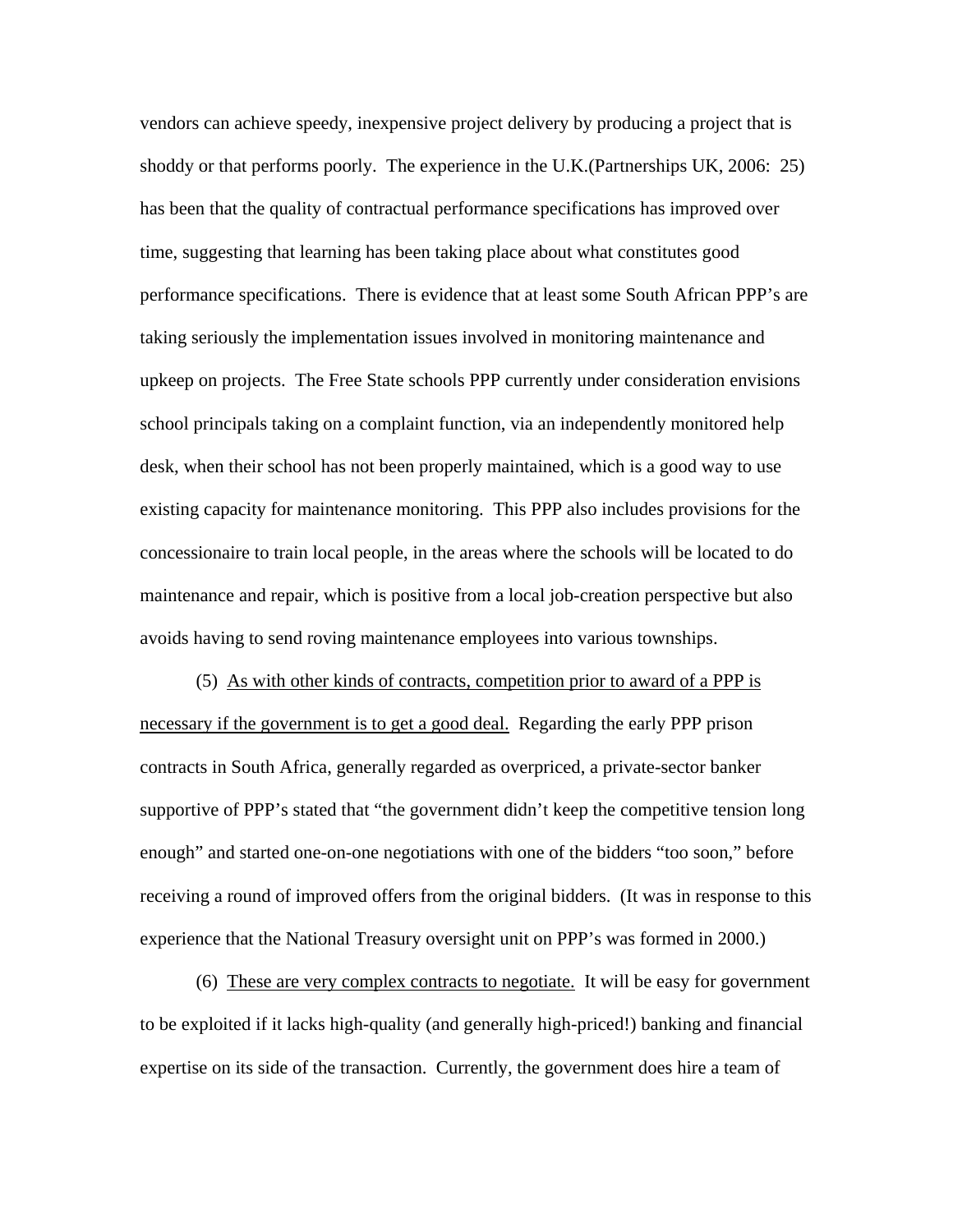"transaction advisors" for each PPP, who generally come from accounting firms but include engineering and legal talent as well. However, to the extent that the bidders are also represented by bankers who are expert in negotiating and structuring deals, the government may want to have this kind of consulting help available as well. The government could bring in British banks with significant PPP experience to advise them, either on a consulting basis or actually seconded (on detail) to National Treasury. (Interestingly, a South Africa based private sector banker suggested this idea, on a "for background" basis.) This might be paid for with international aid funds.

The high transaction costs for these contracts suggests they do not make sense for smaller projects – an approximate initial vendor investment of 100 M Rand might be a good rule of thumb. For projects that are individually smaller, such as schools – as with other local infrastructure projects discussed in the previous section – this implies that the PPP approach is only feasible if the projects can be grouped, at a provincial level (as with schools) or, when feasible, through collaboration across a number of municipalities, in order to make a PPP approach feasible.

(7) Since these are such long-term contracts, it is virtually certain they will be incomplete – that is, there will be significant unforeseen situations and environmental changes not covered in the original contract. This incompleteness adds to the transaction costs of this mechanism (Williamson 1985), making it less attractive than it otherwise would be. It also means that the original contract needs to include governance mechanisms (including some relatively simple system of third-party arbitration) for dealing with contractual changes. Provisions for off-ramps from the project for either party, if the contract is not working out, combined with some schedule of termination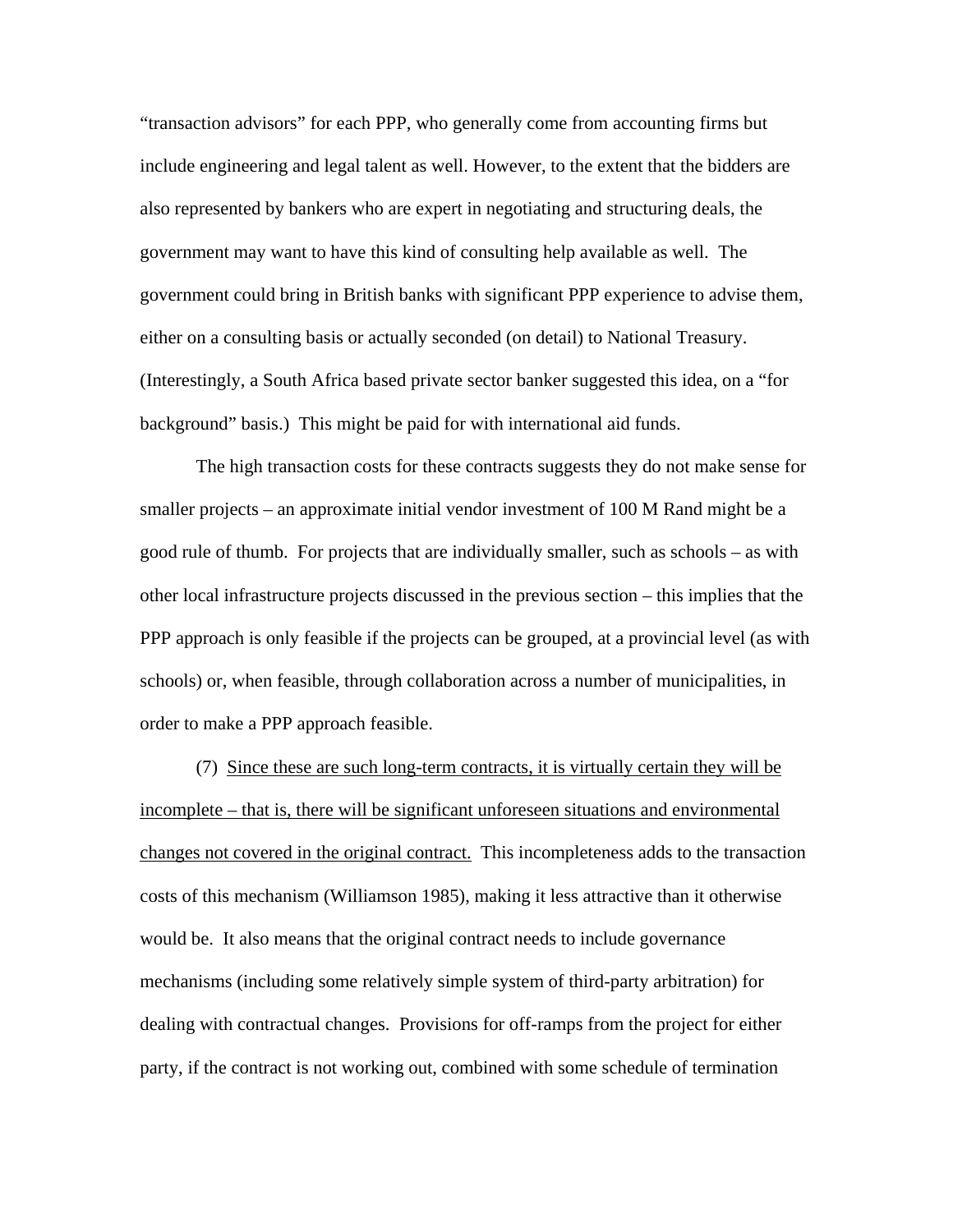liabilities (for both parties) in the event the project is abandoned, are needed as well. The Partnerships UK report (2006) of operational PPP projects found that there was greater satisfaction with the performance of PPP's where a dedicated team of government people had been assigned to managing the contract. $6$ 

(8) The regulatory and promotional roles of National Treasury with regard to PPP's should be split. National Treasury currently plays both a regulatory role (scrutinizing PPP projects that departments or provinces propose) and a promotional role (encouraging PPP's and building PPP procurement capacity). These roles are split in the U.K., one of the world's largest users of PPP's, and the strategy of splitting government organizations that have mixed regulatory and promotional functions (in areas ranging from atomic energy policy to central procurement of goods) has been followed in many countries in many domains. Keeping the roles together probably means that National Treasury doesn't do as good a job at either than if the roles were split.

#### 3. Large Capex Procurements

 $\overline{a}$ 

 I interviewed in January some senior Transnet procurement officials involved in their large capex procurements, and examined some bid documents for the Durban port renovation procurement.

 Based on the work done so far, my preliminary conclusions and questions are as follows:

<span id="page-18-0"></span><sup>&</sup>lt;sup>6</sup> These were only bivariate crosstabulations. The results might be conservative if the decision to assign dedicated staff was partly endogenous (dedicated staff assigned to projects in trouble or at greater risk of trouble). One would also wish to control for project size, which is clearly correlated to presence of a dedicated staff and possibly to satisfaction; ministry dummies (the research involved four ministries that were big PPP users) should also have been used in case these were correlated both with assigning dedicated staff and with satisfaction.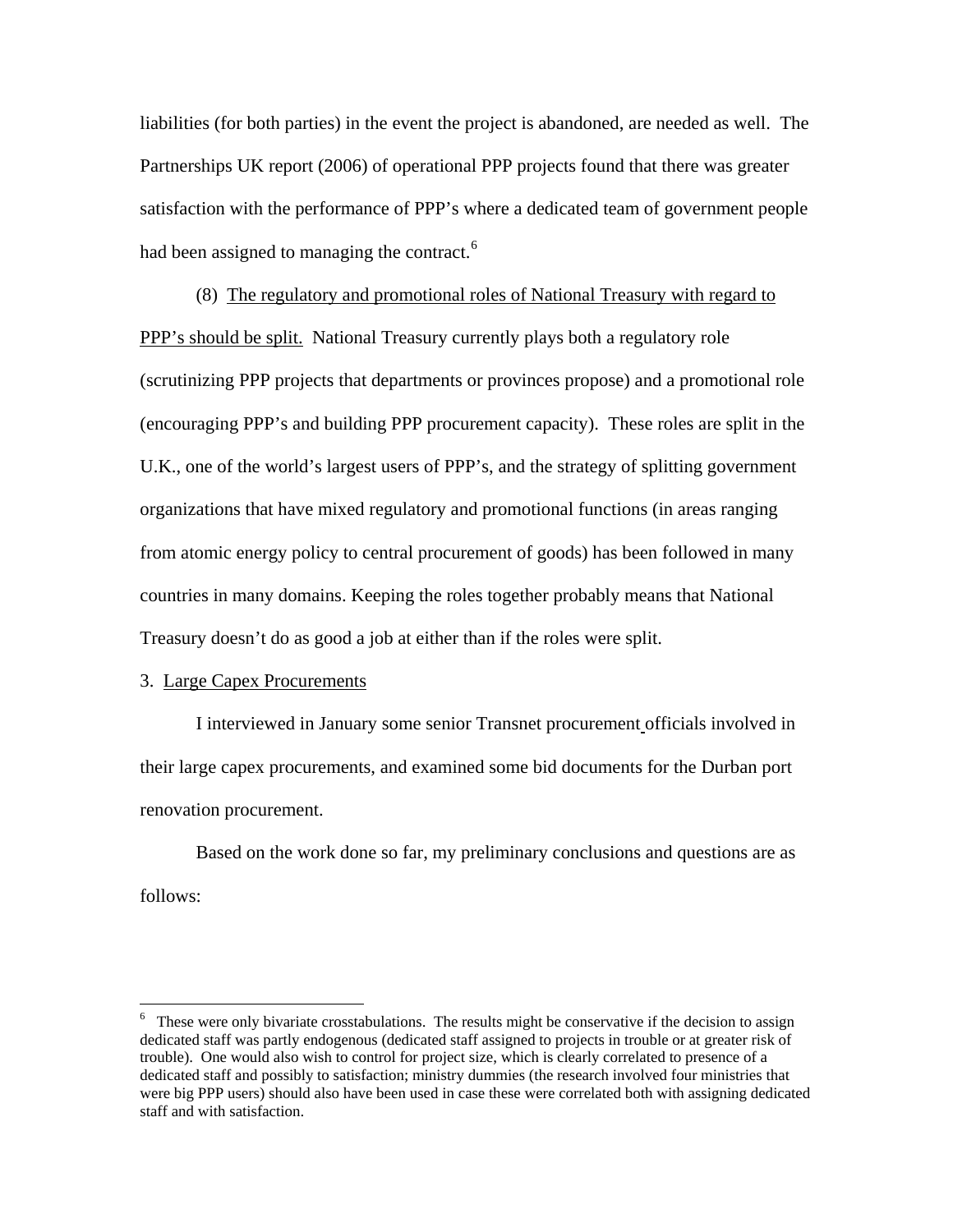(1) The basic strategy for creating capacity to structure, compete, and do postaward management of these large contracts appears sound. Any contracting process has three basic stages. These are: a) development of requirements (what will be customer be asking for) and of a contracting strategy (should the contract be fixed-price or cost-based, should there be incentives, etc.), b) competing the contract and selecting a winning vendor (generally called "source selection" in the U.S. and "bid adjudication" in South Africa), and c) managing the contract after it has been awarded (including cost/quality monitoring of contractor performance and change order management).

The contracting strategy Transnet has followed recognizes the long hiatus since the last major round of capex in SOE's and hence the absence of any significant existing organizational capacity for undertaking any of these elements of the procurement process. Transnet has therefore in significant measure brought back apartheid-era contract managers with SOE experience for their in-house capacity and also brought in an international contract/project management firm/consortium, Hatch, to provide the vast majority of the expertise and bodies to manage the process. Faced with the same circumstances as they, I would have done the same thing.

(2) The bid documents and competition procedures seem generally to be sound, though this does not guarantee against cost overruns/problems during contract administration. According to interviews with Transnet and Hatch personnel, documents make clear what is being bid on and the evaluation criteria for evaluating tenders. There are committees of technical and procurement experts that evaluate and score proposals. Officials state that there is a significant paper trail of justification for decisions and an internal review process leading to final decisions. I believe it is unlikely that the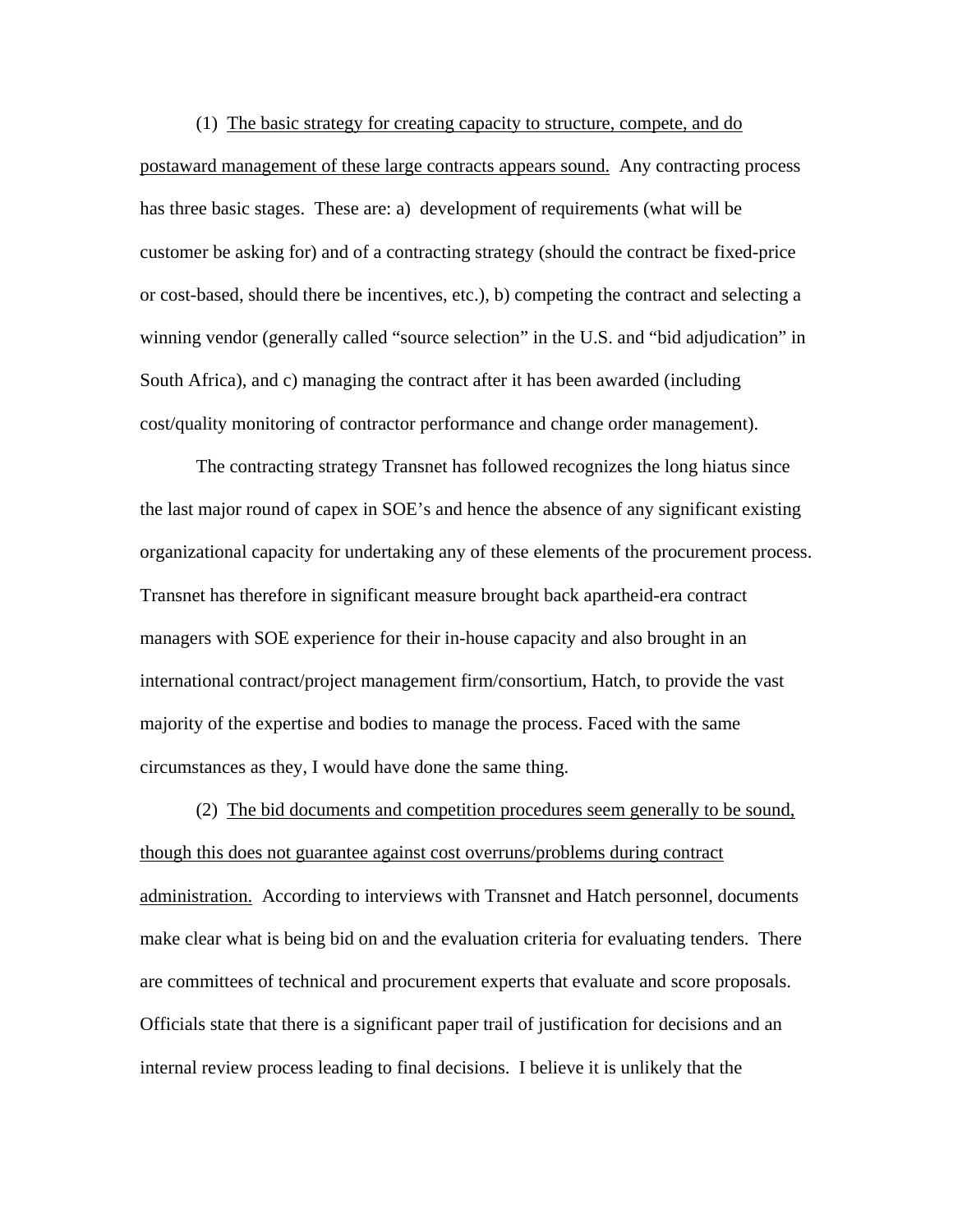adjudication process has been corrupted, though of course there can be no absolute assurances.[7](#page-20-0)

(3) Attention is being paid to postaward contract management. I have been unable to obtain information on the number of staff (in-house and contractor) working on managing those projects that have already been awarded. However, the number of people (mostly from Hatch) assigned to contract management is not trivial, and the contracts clearly are not simply being allowed to "manage themselves." At the seniormost level, the Transnet Director-General stated in an interview that her "number one priority" for her job was monitoring Transnet investment projects on cost, schedule, and performance. This of course certainly doesn't preclude problems arising with cost growth for these projects, which can occur for a number of reasons even in reasonably well-managed contracts. But it is highly unlikely that money on these capital investments will simply disappear without the projects coming on line.

(4) There are a number of ways that the requirements and the vendor selection process could probably be improved, but these issues should be dealt with by the actions of civil servants and would not likely be worth ministerial or SOE executive involvement. These include: a) The requirements for these contracts have generally been expressed in design rather than performance terms. So the specifications require, say, the contractor to use a certain kind of concrete for a certain part of the construction, rather than expressing the requirement in terms of strength, durability, and/or other performance features. Design specs often raise costs by requiring a certain approach even if a less-expensive one produces the same performance. They also reduce competition. "Nobody in this country is comfortable with performance specs," one Transnet procurement official told

<span id="page-20-0"></span> $7\,$  I was not provided with copies of either actual tender documents or of bid adjudication reports.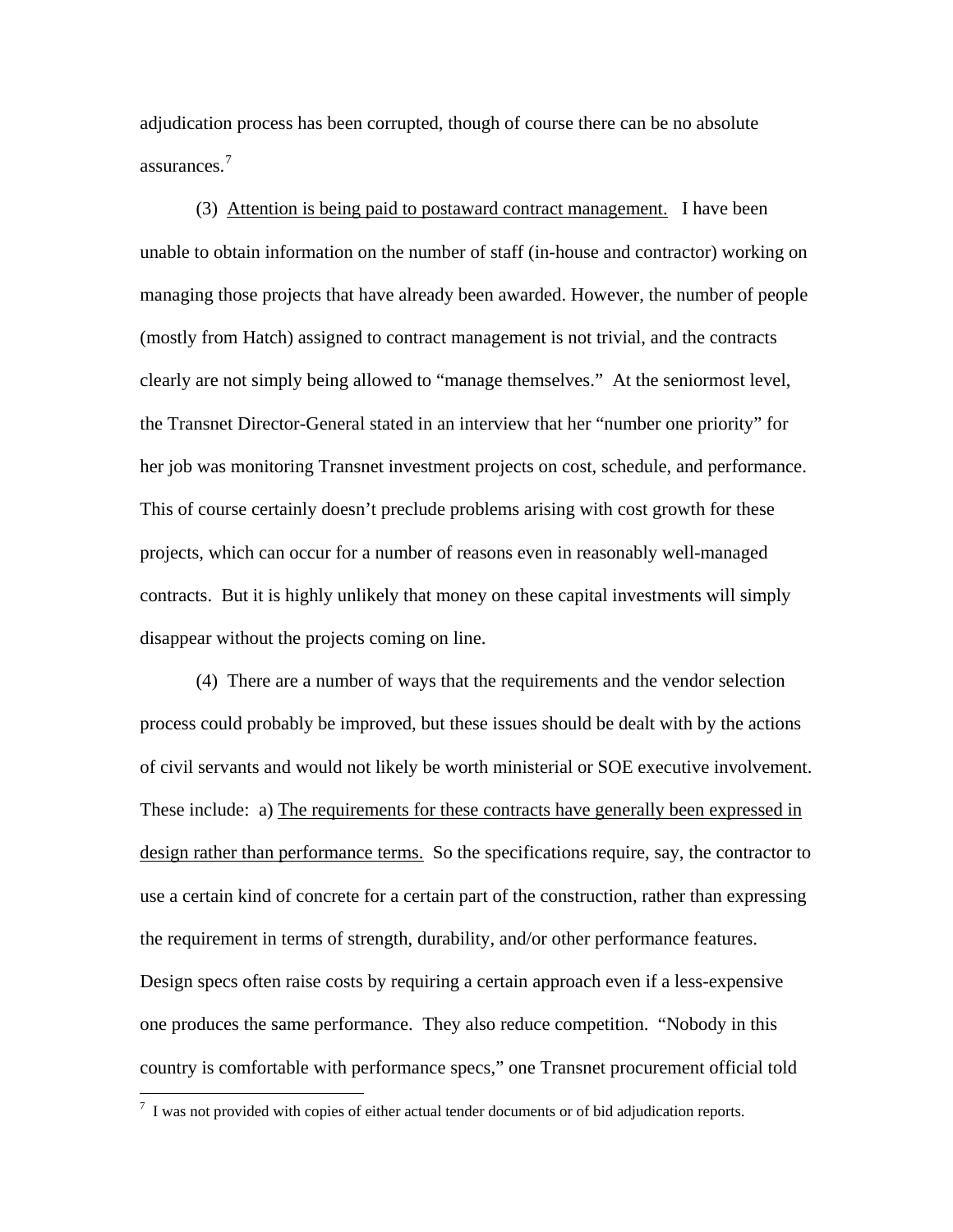me. b) These contracts have not included so-called "value engineering" (VE) clauses. VE is a procedure often used in construction whereby the contractor may propose after contract award ways to save money on the project, or produce improved performance for the same price, and the contractor is provided part of the savings generated by ideas that the customer accepts. The contracts have no other incentive provisions in them either. Relatedly, when draft bid documents are sent to potential bidders for comment, potential bidders have not been asked for suggestions about how the customer's requirements could be changed to raise cost-effectiveness; if asked, industry might point out that a requirement in the draft document produces a very large cost premium for no or minor performance gains. c) Important attention should be paid in proposal evaluation to socalled "unbalanced bidding." A tender proposal includes prices for different chunks of construction work (say, floor construction to spec per square meter), and Transnet then ends up buying a certain number of units of the various chunks of work to do the project. Proposal evaluation is then based on assumptions, given in the tender documents, about the quantity of each chunk that will end up being performed. If the bidder believes that in fact the customer will end up needing far more of chunk x than in the assumptions and far less of y, they can produce an "unbalanced bid" that bids artificially low on chunk y and artificially high on chunk x, increasing their probability of contract award while paving the way for cost growth later on. In bid adjudication, Transnet currently does a sensitivity analysis to see the impact of various kinds of quantity changes in these chunks on the bidder's overall price. This should be considered carefully, because unbalanced bidding not only creates price risks for the buyer, but may well be a sign of bad will on the part of the seller.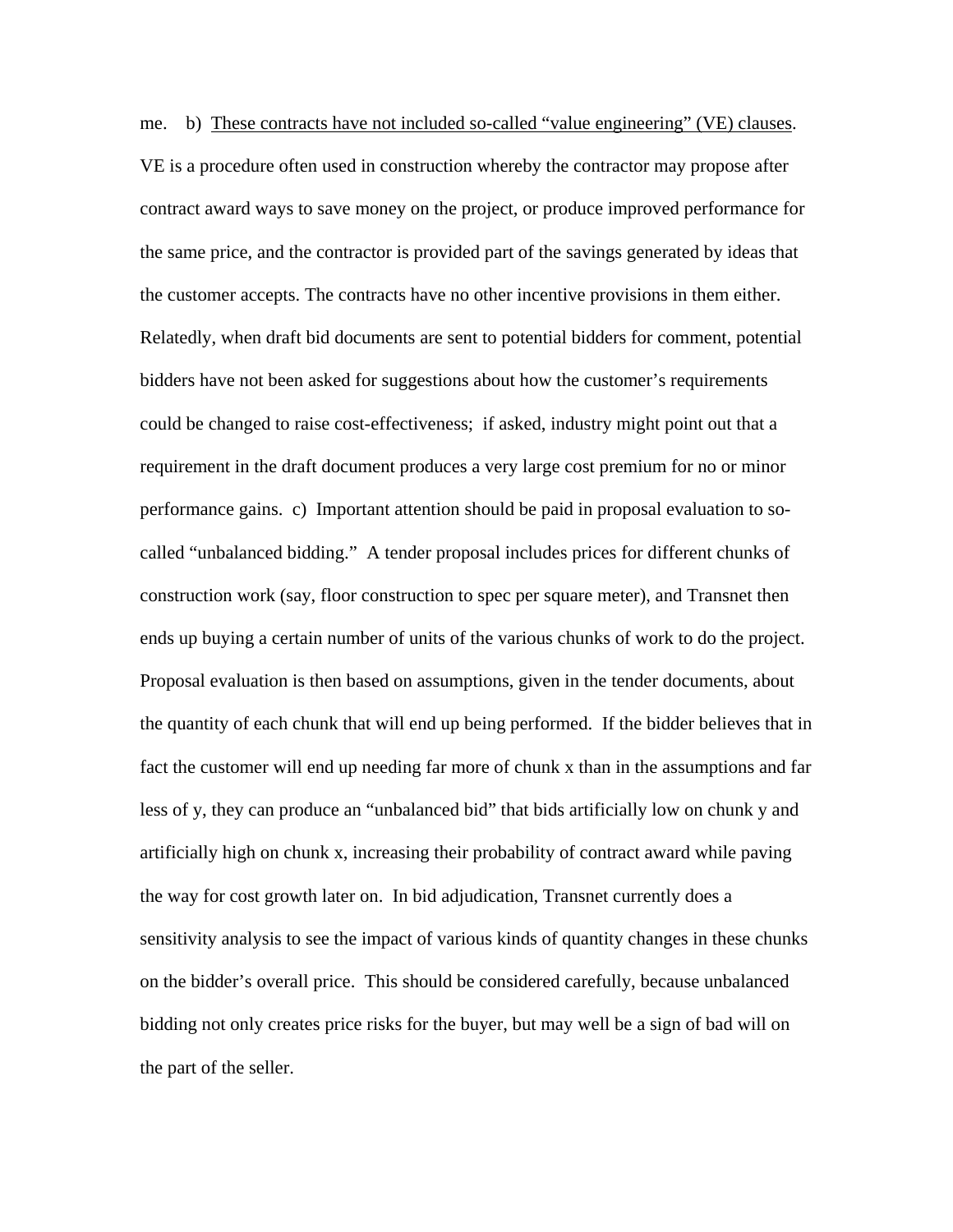(5) Possible collusion is a concern. One hears anecdotes that firms bidding on large capex projects are colluding to divide up the work, with the winning prime contractor on each project bringing in losing "competitors" as significant subcontractors once the project has been awarded, or of possible cartel arrangements where firms agree to divide up work across projects. The Competition Commission has noted bid-rigging as a real concern, especially in connection with large infrastructure projects.

Procurement policies that allow all bidders to learn prices competitors have bid make it easier to enforce cartel agreements (Porter and Zona, 1993). For this reason, the government policies of avoiding public bid opening (historically introduced for transparency reasons) or provision of bid price information to losing bidders, are both good ones.

Dealing with bid-rigging is not easy. Possible approaches include:

(1) Establish a bounty system, similar to that in the U.S. False Claims Act, whereby private parties providing evidence to the government of bid rigging that leads to a conviction would be entitled to receive a share of the fines or penalties (somewhere between one-quarter and one-half) that the government collects from the conviction. This would supplement a Corporate Leniency Policy, which already exists, that provides that the first member of a cartel that discloses information about the cartel leading to successful prosecution of other cartel members not be prosecuted themselves; such a policy provides only relatively weak incentives for a firm to come forward, since there is no reason to come forward unless one believes the government has a high probability of discovering and prosecuting the cartel anyway, in which case having the first first come forward may not even be needed.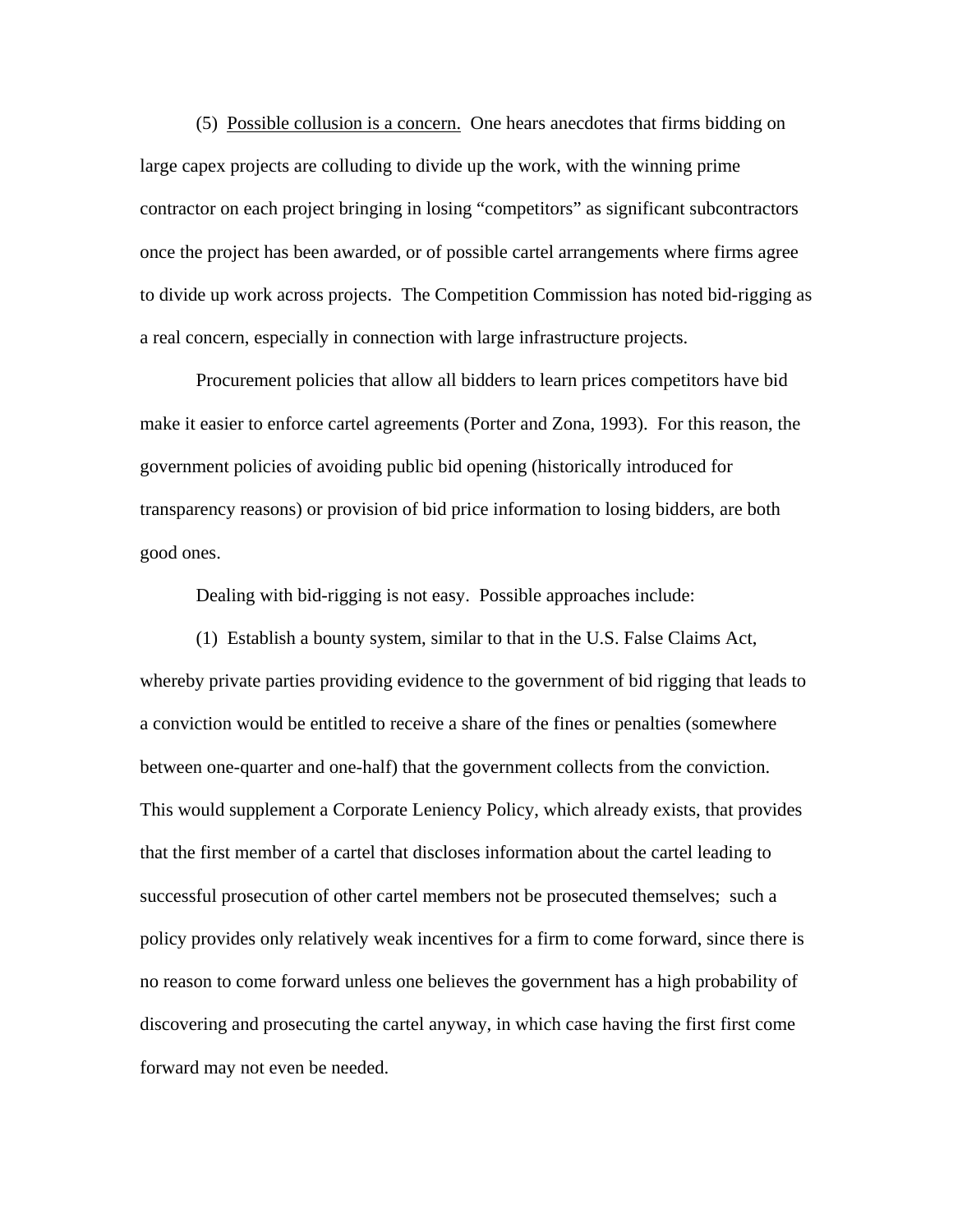(2) Staff might wish to share relevant features of proposals the same companies make for different capex projects, to see if there are suspicious differences across the proposals with regard to pricing or technical quality, that might suggest rigging.

(3) For commodities, the government should explore the potential of online auctions as a tool to lower prices and increase competition.

(4) If one is concerned about collusion that takes the form of dividing up the work after contract award among preaward competitors, one measure the government could take would be to place limitations on whether (and/or the extent to which) subcontracting work to firms that lost the prime-contract competition. There are three, related, arguments against such a step. First, it represents a significant restriction on the normal practice of holding a prime contractor responsible for contract performance and giving them a corresponding freedom to select subcontractors; therefore, it should only be undertaken if there is a reasonable expectation this will provide good value for the government. Second, capacity constraints may be significant enough that these projects cannot feasibly get accomplished without having losing competitors working as subcontractors.<sup>[8](#page-23-0)</sup> Third, if this route to collusion is closed, contractors may strategically adapt their behavior and discover a new way to rig bids instead. One possibility would be to announce in an RFP that the government reserves the right after contract award to prohibit or restrict the ability of the winning prime contractor to use losing contractors (perhaps also major subcontractors in a losing team?) as subcontractors after award has been made.

<span id="page-23-0"></span> $8\degree$  To be sure, if there are, notionally, 10 contractors and a certain amount of work to be divided among, notionally, 10 projects, the 10 contractors could each do a full project themselves (and with their own stable of subs), rather than having the 10 contractors each do a little work on all 10 projects. There may, however, be some specialized skills that are bottlenecks.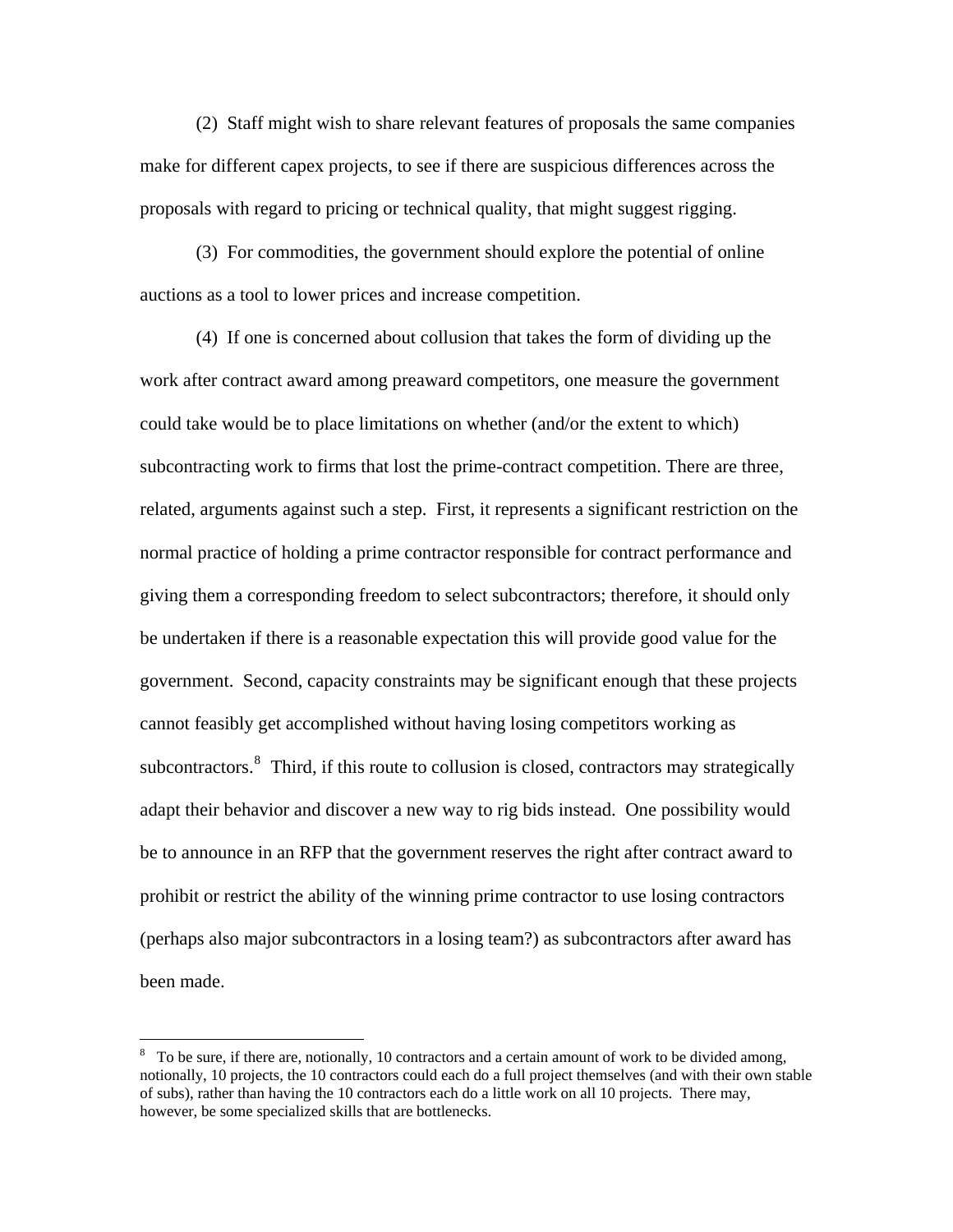# 4. "Competitive Supplier Development Program" (CSDP)

Efforts have begun at Transnet and Eskom, still in quite early and mostly policy development rather than implementation phases, to develop an industrial policy component to Transnet and Eskom capex efforts, and also for large defense purchases, particularly but not exclusively in terms of foreign investment in supplies used for the capex or the weapon being purchased. At a policy level, those developing this strategy (mostly in DPE) are anxious to differentiate their approach from classic local-content "offset" requirements used by many countries in large procurements for, say, aircraft and weapons; they don't want simply to get a certain percentage of production done locally, but for foreign suppliers either to invest directly or buy from already-existing domestic firms in areas where, in the judgment of the buying organization, South Africa is likely to have a competitive advantage that can be nurtured by the demand-creation the capex procurement represents. Those working on CSDP are also anxious that any current price impact of these measures on the capex program be minimal. The members of the Harvard team working on industrial policy believe that this approach has enough theoretical merit that it is worthwhile to look at how it might best be executed in terms of good procurement policy.

What CSDP is hoping to encourage is decisions by large multinationals to source in South Africa certain kinds of production for the firm's worldwide supply chain, i.e. developing a capacity for exports from South Africa. Those working on CSDP believe that South Africa's "sweet spot" in terms of competitive advantage is in industries that have both a strong labor content and a strong engineering content. They believe South Africa frequently has good engineering design skills, but weak manufacturing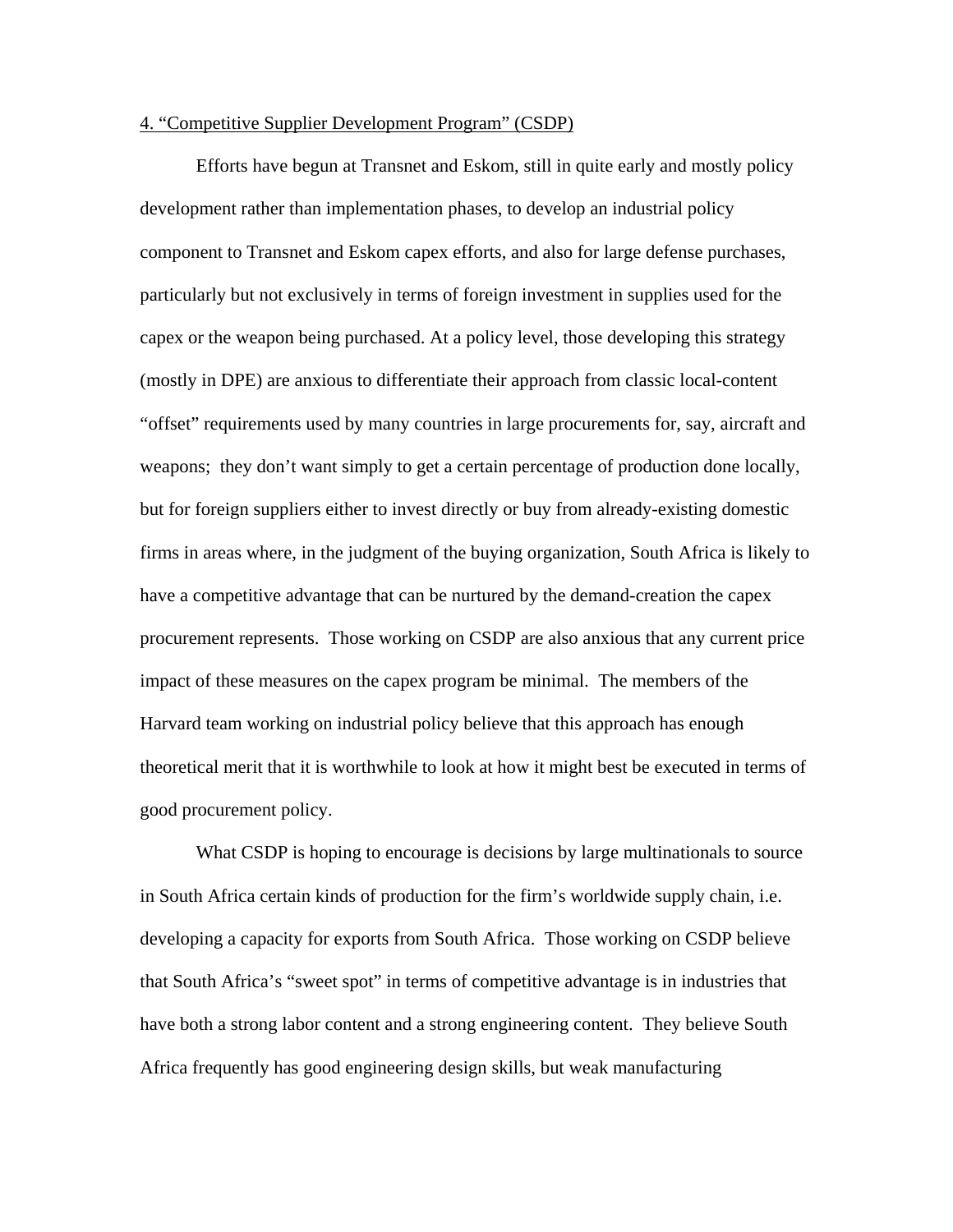capabilities, growing out of the apartheid boycott era when South Africa had to design products internally but no premium was put on inexpensive manufacturing. Their hope is that demand connected with capex or weapons purchases, or with decisions to source certain supplies (e.g. railroad wheels) from one or a small number of suppliers for aggregate SOE demand, will make it worthwhile for foreign multinationals to invest in improvement of South Africa manufacturing capabilities, either through FDI or through building up local suppliers. The intention is to develop a list or lists of industries where South Africa has a good chance of becoming internationally competitive, and to center local-content efforts around these industries.

In general terms, the priorities (DPE, 2007) for these efforts are: 1) which are currently being imported, or where existing local supply markets are uncompetitive. (2) for which global demand is increasing and there is potential for exports; and/or (3) that supply other growing industries (e.g. the foundry industry also supplies the mining and auto industries)

The traditional view among professional procurement experts has been that the major goal of procurement should be providing an organization with best-value goods and services ("value for money"); the view has often been that other goals, including industrial policy goals, should be seen with skepticism as exacting a potentially significant price and/or quality penalty in government purchases (at least for purchases currently being undertaken).

As mentioned, those working on CSDP are aware of this objection. In the original briefings to Harvard team members, the argument was made that CSDP would be price-neutral, and CSDP options would not be implemented if they produced price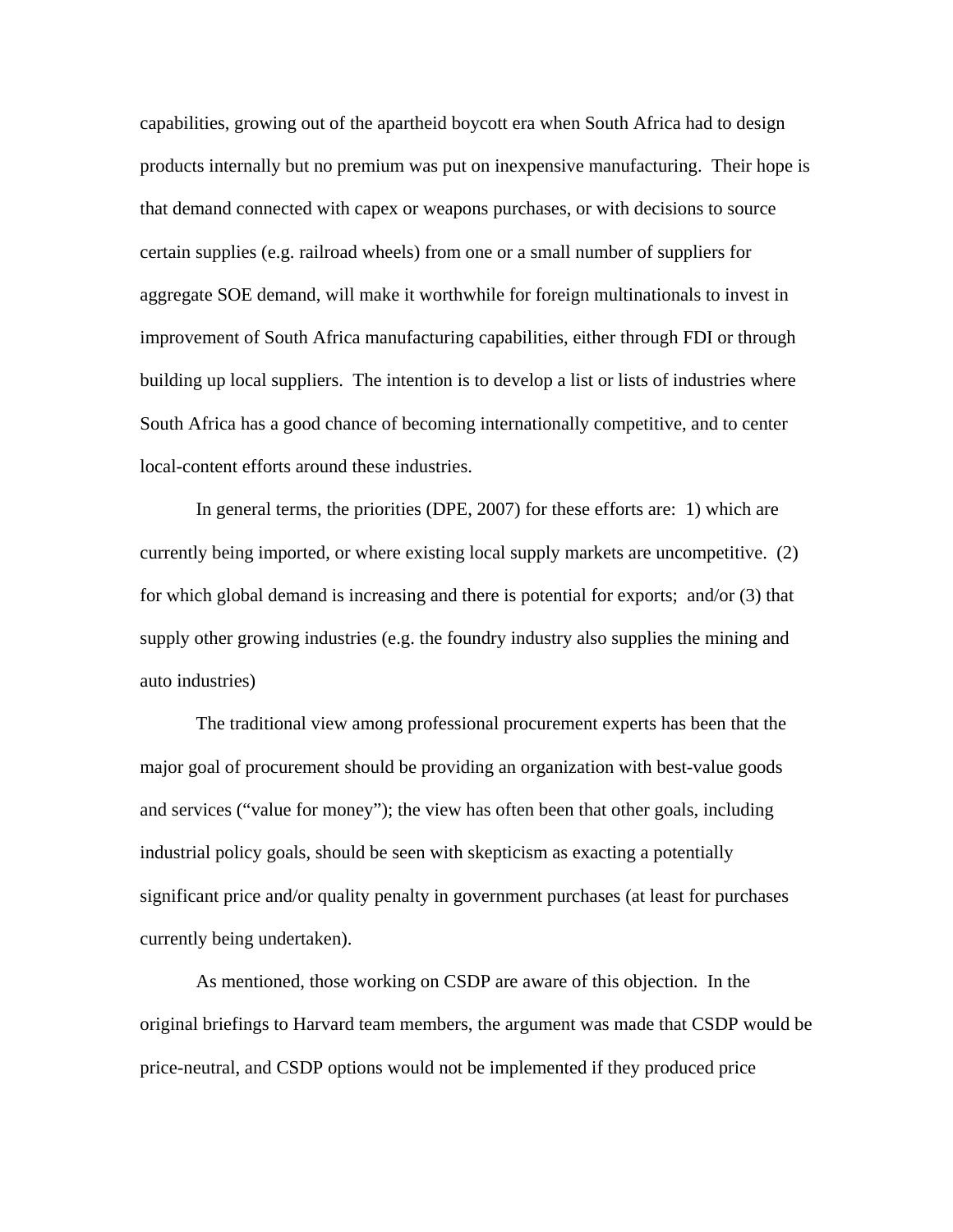premiums – in which case one might ask why the marketplace would not generate CSDP results without a CSDP program. This view has since the initial briefings been modified to recognize that CSDP efforts are likely to create "short-term" price premiums. (One interviewee working on CSDP noted with clear approval that the Korean government is "happy to pay a premium" short-term to get what they are convinced are long-term gains; this was a different tone than in the January visit.) The most-current CSDP strategy document (DPE, 2007: 17) states that "(p)aying long-term price premiums for local supply…would not be in line with the aims of the CSDP, as it would not increased the global competitiveness of the local supply base, and would not be in the commercial interest of SOE," adding as well that "(g)reat care should also be taken before paying any short-term price premium for local supply." A senior procurement leader at Transnet conceptualized the program in a way most-consistent with the traditional emphasis among procurement professionals on value for money: "We want local manufacturing only if we can do it internationally competitively, not because it's a cute thing to buy locally." Senior procurement leadership at Transnet has bought into the CSDP approach; discussions with Eskom procurement leadership are ongoing.

The following are recommendations for implementing CSDP into the SOE procurement system:

(1) Local supply considerations should not be a "mandatory minimum requirement" in tender documents, but rather included as one evaluation factor. If local supply is a mandatory minimum requirement, a bidder cannot receive the contract without making some level of commitment to local content, no matter how much this adds on to the price. By contrast, if supplier development is one evaluation factor among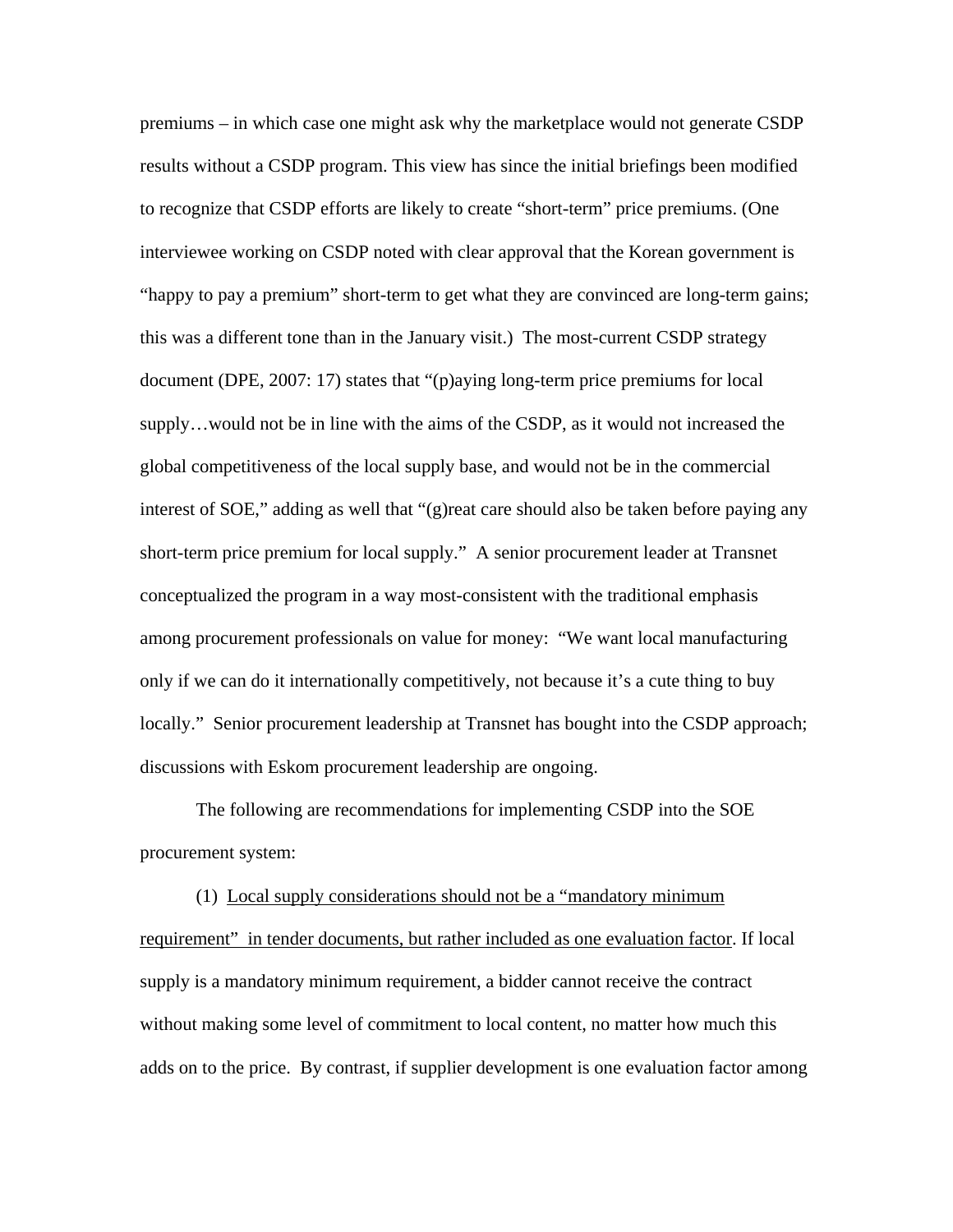several (along with price, overall technical quality, past performance, etc.), then bidder proposals in this area can be ranked against each other during tender adjudication, and against other elements of a bidder's proposal. As one evaluation factor, it is possible that a bidder who makes little or no supplier development commitments might nonetheless win the contract, if the proposal is advantageous enough in other areas. It would also be helpful, especially on large capex projects and for the major elements of a supplier development proposal, for bidders to provide an alternative price/quality bid for the supplies being offered with a supplier development component, in order that any price premiums be more transparent.<sup>[9](#page-27-0)</sup>

(2) Bidders should be given as much freedom as possible to choose the areas where they want to bid supplier development actions. Complete freedom would not be consistent with CSDP goals, because it would turn the approach into a traditional localcontent approach. But, within a relatively wide list of priority supply areas presented in tender documents, bidders should be given freedom to propose where they wish to concentrate their efforts, since they are in a better position to choose those supply areas that are most cost-effective for them. (One approach under serious consideration is simply placing quite open-ended language in tender documents to the effect of, "What can you do for us?" This, in my view, is a good direction.) Bidders should be permitted to present alternate proposals in this area..

(3) There should be significant reliance on outside consultants and/or academics expert in industrial structure and the South African economy to select promising areas for supplier development. Bidders cannot be relied on to provide impartial information, since they have an interest in recommending as priority areas those they most easily can

<span id="page-27-0"></span> $9$  This should be done sparingly, because it adds to bidder proposal development costs.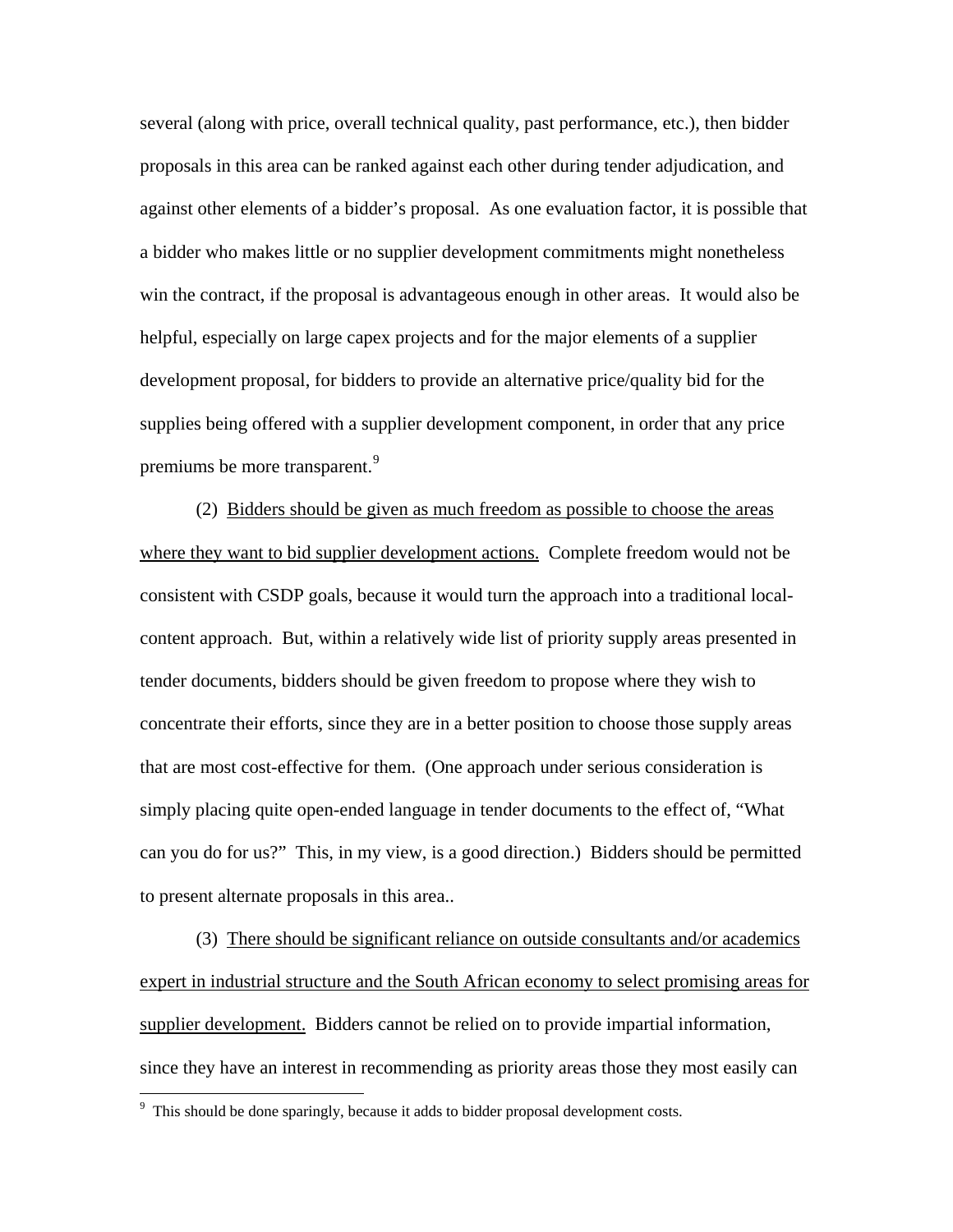meet. Nor would this be expected to be an area where the SOE's themselves would have decisive expertise – they employ engineers, not industrial structure experts – though SOE staff input is useful, including from the perspective of organizational "buy-in" for this perspective. This leaves outside consultants and/or academics as a good source of recommendations, with feedback from others in government working on industrial policy.

(4) The philosophy of seeking to the maximum extent to avoid price premiums should be inculcated in staff working on CSDP. It is very easy for a program such as this to degenerate into an expensive subsidy program for local suppliers, especially if bidders propose that local content be met through existing local suppliers rather than new investment. The fact that those working on CSDP are aware of this danger is a very good sign, and procurement and technical staff working on proposal evaluation from bidders need to be trained not to accept supplier development proposals at all costs. It must be considered culturally acceptable that the winning bid be from a contractor that didn't have the best supplier development proposal, but who was very strong in other respects.

(5) Some basic guidance documents on CSDP from DPE are probably a good idea. There is no reason to ask the people doing each major capex procurement to reinvent the wheel. However, this should be seen, unless significant problems arise, as guidance not regulation.